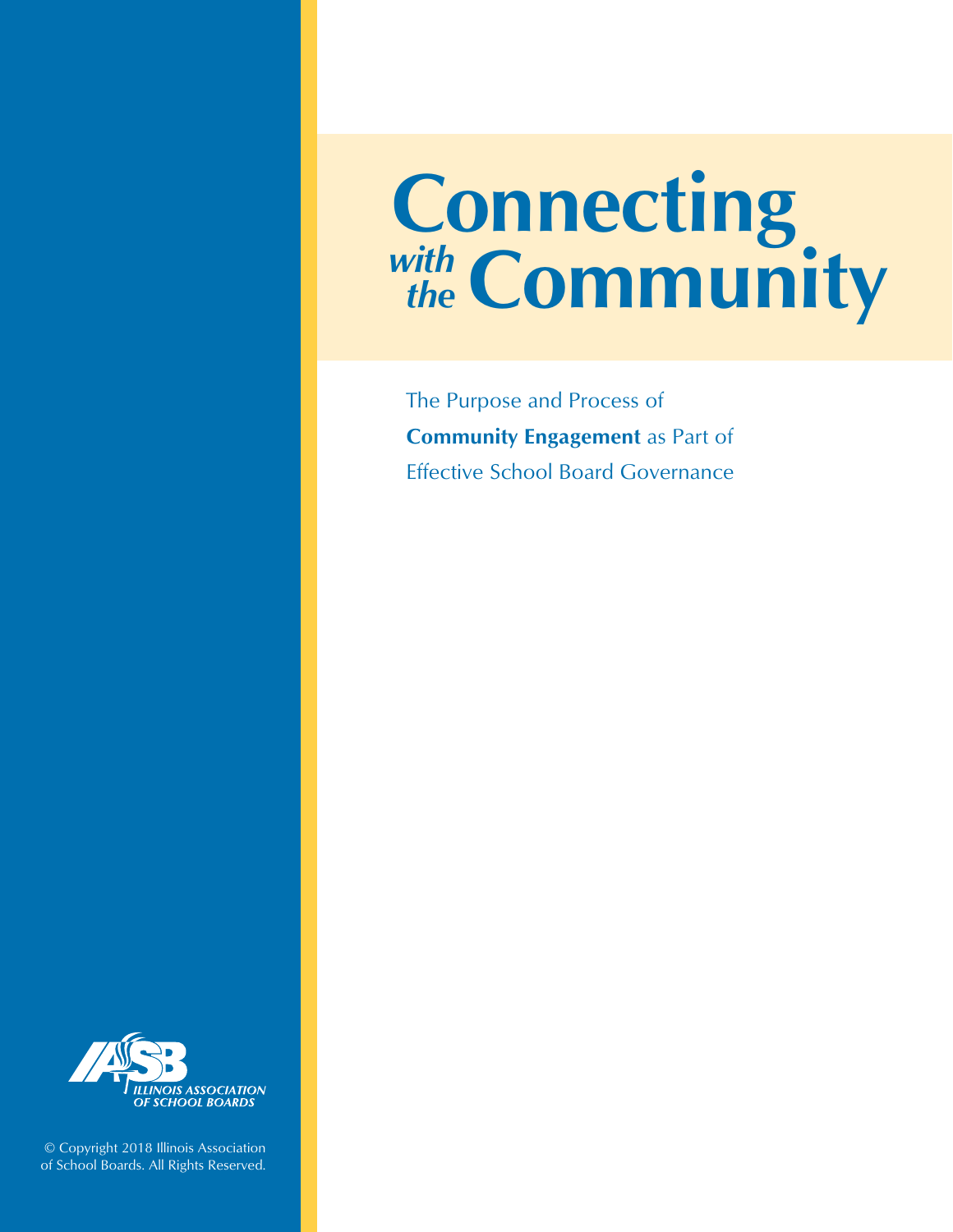# **Connecting** *the* **Community**

# **TABLE OF CONTENTS**

**iii [..............](#page-3-0) Preface**

• Taking back control

**viii [............Introduction](#page-8-0)**

**1 [...............What is community engagement?](#page-9-0)**

- Definition
- Overview

**3 [................The 'whys' of community engagement](#page-11-0)**

- Arts and skills of democracy
- The best defense

**4 [................The 'hows' of community engagement](#page-12-0)**

- Supportive research on benefits
- Recognizing obstacles, meeting challenges

**7 [...............Basic principles of](#page-15-0) [community engagement](#page-15-0)**

- Framing the question
- Involving the community
- Building partnerships
- Public participation spectrum

# **[11.............Best practices, strategies, and tactics](#page-19-0)**

- Tools and tactics to fit the task
- Scenarios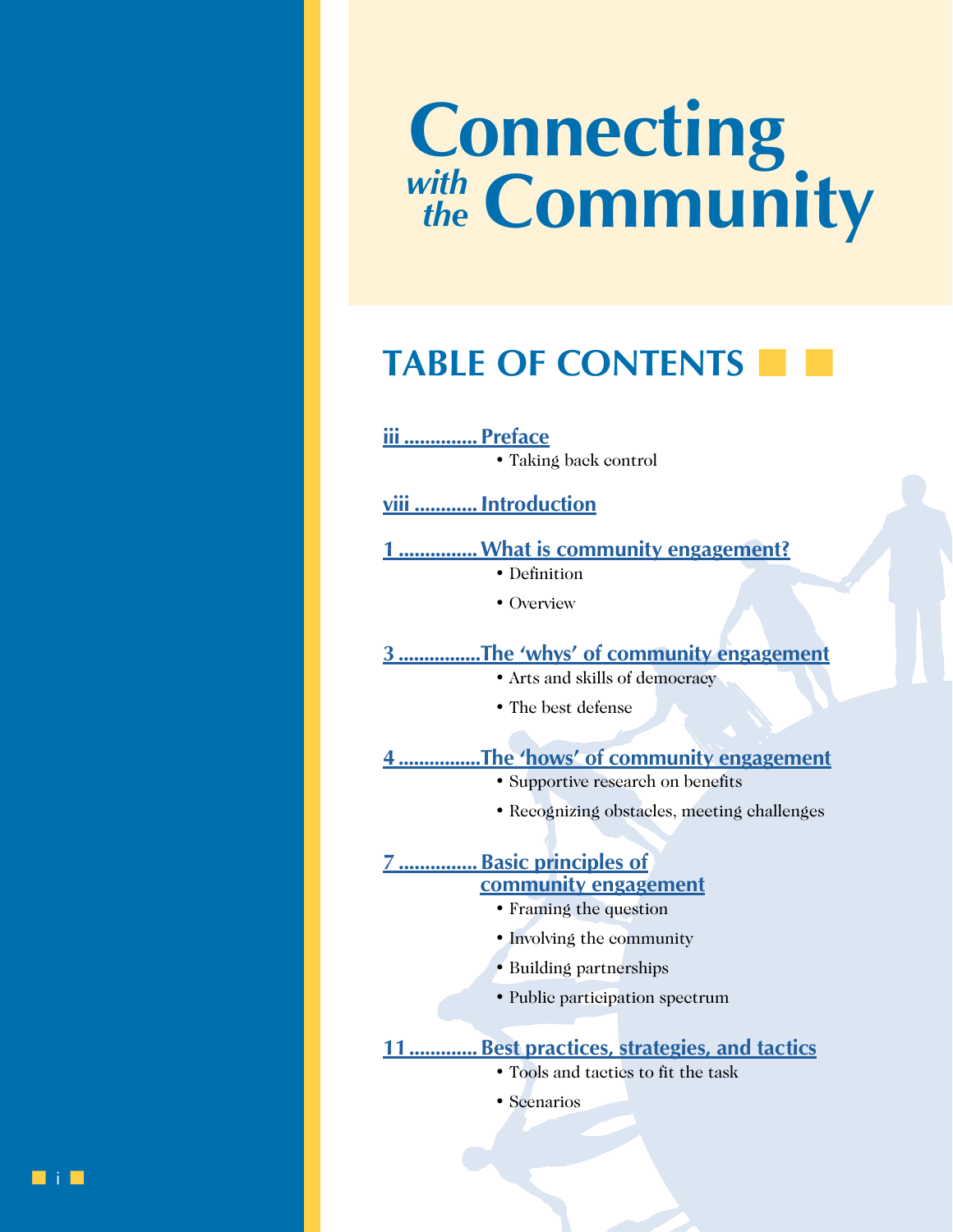



# **[15.............An evaluation process for](#page-23-0) [community engagement](#page-23-0)**

- Evaluation types
- Developing an evaluation tool
- Developing an evaluation process
- Sample questions

# **[19.............Implementing a community](#page-27-0) [engagement process: one approach](#page-27-0)**

- Community engagement process calendar public participation spectrum
- Suggested participants for community engagement
- Sample invitation
- Sample press release
- Community engagement suggested guidelines
- Implementing a community engagement process: facilitator's guide
- Additional activities for supporting community engagement

# **[29.............References](#page-37-0)**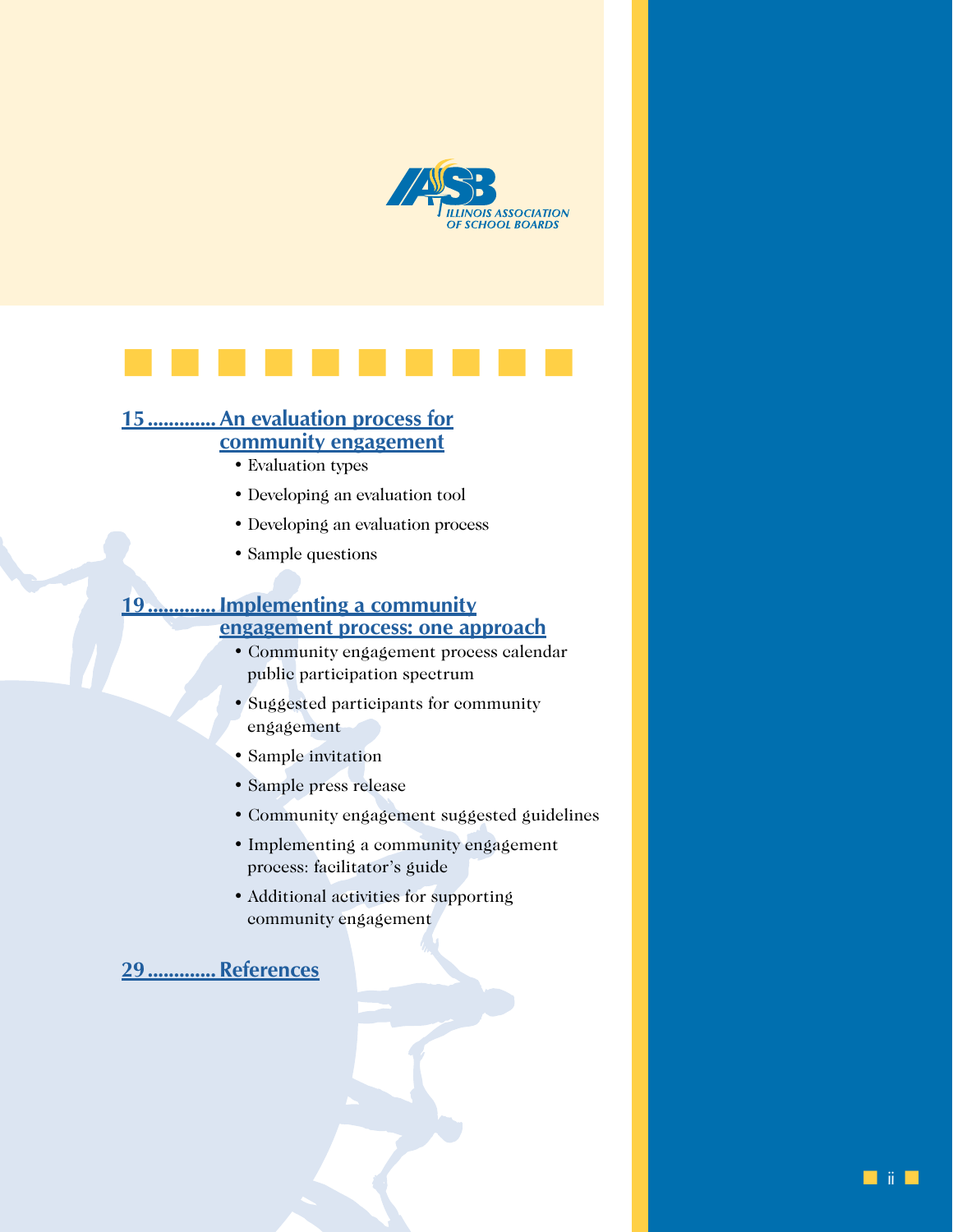# <span id="page-3-0"></span>**PREFACE**

## ublic education and boards of education in the United States are under attack.

State and federal education agencies are demanding more of local schools. The stakes in student performance on mandated testing are rising. State lawmakers and Congress are putting strings on education funding as an incentive to change, with special emphasis on charter schools. Corporations, and their privately-funded think tanks and philanthropic organizations, are crusading for "education reforms." And local communities, whose taxpayers are straining under tightening household budgets and higher property taxes, are questioning the return on investment for their education tax dollars.

School board members who are elected to represent these communities know that meeting ever-increasing demands for accountability and teacher quality with less (or promised but not realized) funding is a difficult job. But many board members and the general public may not understand how these attacks threaten the very existence of public education and local school governance.

These assaults are not new. Ever since 1983, when *A Nation at Risk* was released by President Ronald Reagan's National Commission on Excellence in Education, people have been wringing their hands and wondering how it all went wrong with public schools. Why aren't our children learning? Why are U.S. students not keeping up on international tests? How can we fix this? Why can't we fix this faster?

The blame has been falling on local educators and school boards and the weight of negative public perception is compounding the effect.

*A Nation at Risk* pointed to an erosion of curriculum content, especially at the high school level. However, as Diane Ravitch in her book, *The Death and Life of the Great American School System* (2010) points out, nowhere did the report criticize the governance or organization of public school districts. Boards were not yet seen as causes of low performance.

An historian of education, educational policy analyst and research professor, Ravitch has been actively involved in education issues since 1975, and served as a U.S. Assistant Secretary of Education during the George H.W. Bush administration. While originally a backer of many school reform efforts including charters, vouchers, and high stakes testing, Ravitch boldly changed her stance in 2009 — a move that led her to write her 2010 book on U.S. education.

Others are joining the chorus in their criticism of questionable education reform efforts, such as charters, vouchers, high stakes testing, and tying teacher evaluations. In evaluating some of the statistical studies that seek to compare the performance of charter and public schools, recent investigations conducted by the Center for Research on Education Outcomes (CREDO) at Stanford University reveal that students' test scores may prove that public schools are now outperforming charter schools. The Stanford analysts compared reading and math state-

iii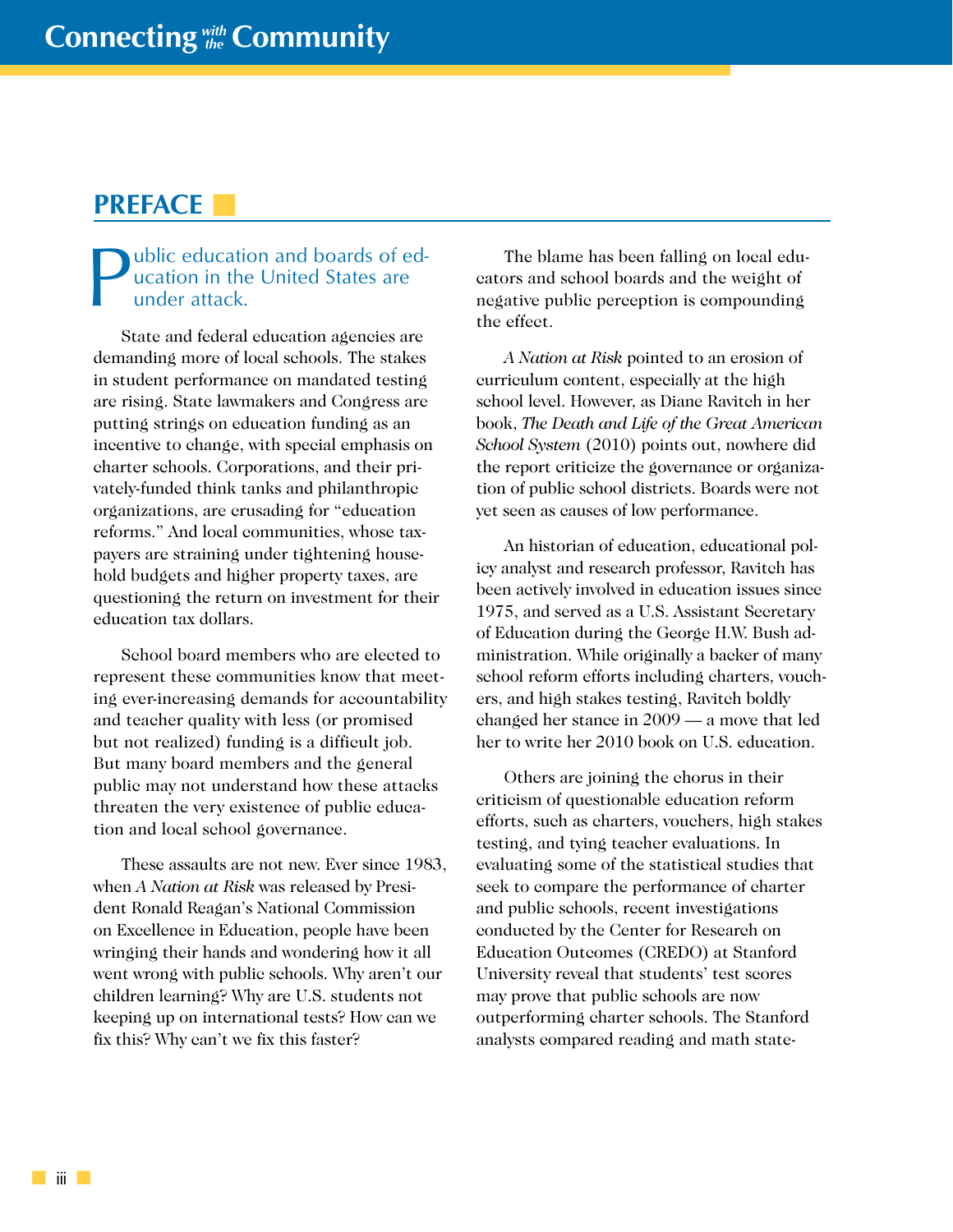based standardized test scores between charter school and public school students in 15 states, as well as scores in the District of Columbia. Experts found that 37 percent of charter schools posted improvements in math scores; however, these improvement rates were significantly below the improvement rates of students in public school classrooms. Furthermore, 46 percent of charter schools experienced math improvements that were "statistically indistinguishable" from the average improvement rates shown by public school students.

The public is also growing weary of attempts to apply student performance and test scores to school or teacher success. The annual Phi Delta Kappa/Gallup Poll conducted in 2015 concluded that most Americans believe that test scores should not be used to evaluate teachers. In that poll, 55 percent of Americans and 61 percent of public school parents oppose including student scores on standardized tests as part of teacher evaluations.

The blame has been falling on local educators and school boards and the weight of negative public perception is compounding the effect.

Yet the blame game continues. Lack of consistent curriculum and standards are blamed for low student achievement. Ineffective teachers are blamed for low student achievement. School size and district configuration are blamed for being too small or too large (depending on the source) to foster high student achievement. Parents are blamed for not being involved at home or at school. And now, significantly, school boards are blamed for wasteful, ineffective leadership that allegedly leads to underachievement in the classroom.

Chester Finn, president of the Thomas B. Fordham Institute and another leading education reformer now at odds with his friend and colleague Ravitch, has called local schools boards "an anachronism and an outrage" and a "dysfunctional arrangement" that has skewed education priorities. His attack on school boards bluntly asked in a 2011 blog posting: "[W]ould public education come closer to serving the country's needs … if it were run by visionary reform-driven leaders rather than by cautious, community-based fiduciaries?" More recently, Finn asserted in an op-ed column published in *The Wall Street Journal* (September 5, 2016): "Local control as we've known it is growing obsolete. Let's hail the kind of local control that charter schools embody."

So what are the *real* ramifications of the loss of local control?

Abandoning or diminishing locally elected school boards would signal a fundamental change in one of the foundational components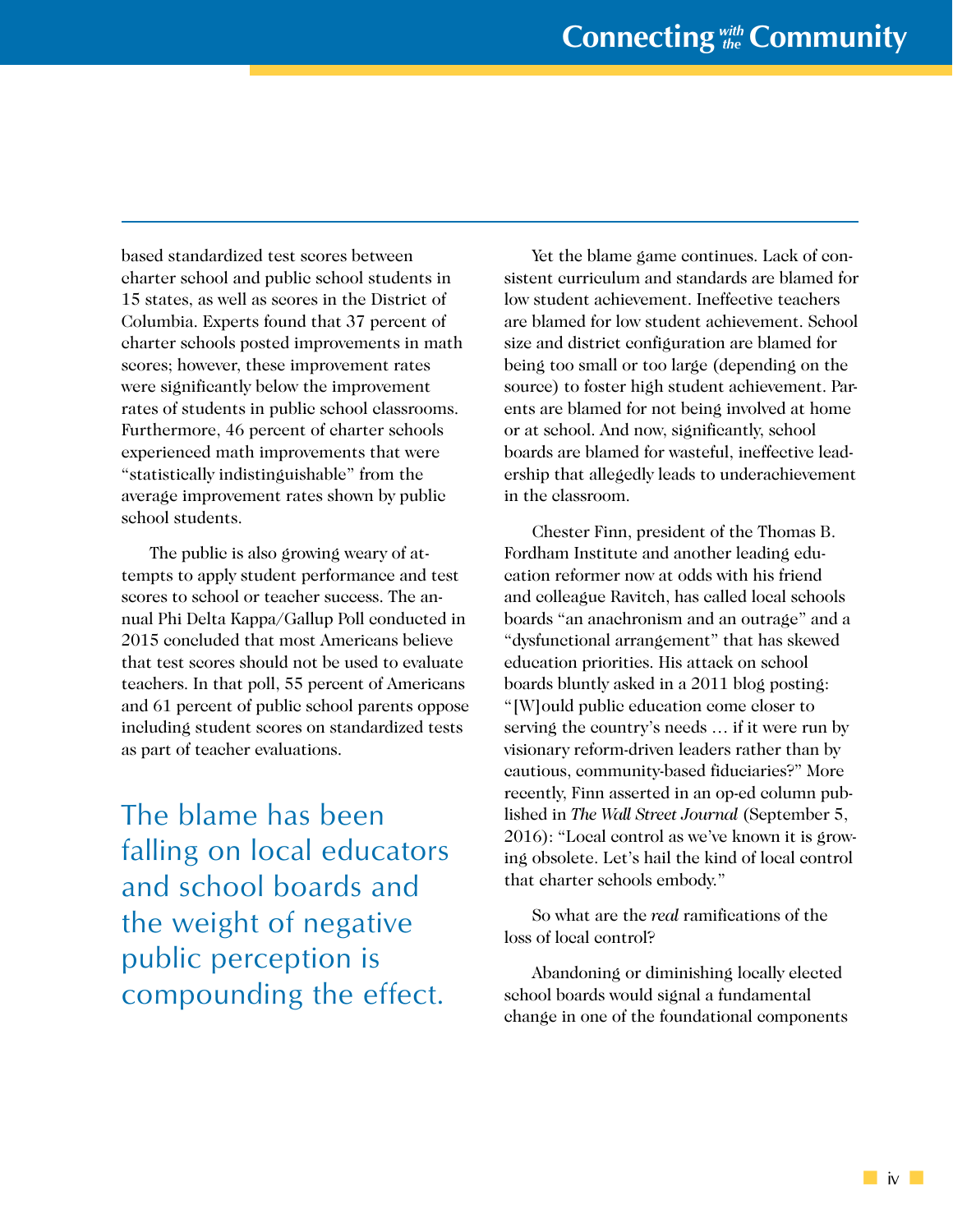of democracy in the United States. Decisions at the state and national level to turn over public education to reform-driven think tanks and corporate-funded philanthropists beg for a serious debate on the future of school governance.

Locally elected school boards and the administrators and staff in their districts want to do the best by all students. But all across the country, a succession of school reform efforts by outside forces have been imposed on local school boards and districts, all requiring the use of significant local resources. Although some of these reform efforts resulted in student achievement gains, many were later followed by student achievement losses. Among them, Ravitch cites:

- In San Diego, after 15 principals were demoted with no notice and a Balanced Literacy program instituted, resentment began to brew because leadership had not consulted teachers or parents when new plans were formed, also causing open dissension on the school board.
- Mayoral control in New York City promised more parental involvement, but new structures actually reduced those opportunities as local community education councils were rarely consulted.

Note that both of the reforms cited above led to *less*, not more, input from the local community and *less*, not more, student achievement.

"I was increasingly disturbed by the lack of any public forum to question executive decisions and by the elimination of all checks and balances on executive power. … under this new system, the public had been left out of public education," Ravitch said in her 2010 book. "Public education is a vital institution in our democratic society, and its governance must be democratic, open to public discussion, and public participation."

Disregard for local governance is especially prevalent among larger charter school systems, according to a 2014 report, "Public Accountability for Charter Schools":

 "Pennsylvania's charter schools routinely ignore the state's Right to Know Law, despite being legally bound to comply with it. In May 2013, the director of the state's Office of Open Records testified that her office had received 239 appeals in cases where charter schools either rejected or failed to answer requests from the public for information on budgets, payrolls, or student rosters. Research by the mayor of Philadelphia's

"Public education is a vital institution in our democratic society, and its governance must be democratic, open to public discussion and public participation." — Diane Ravitch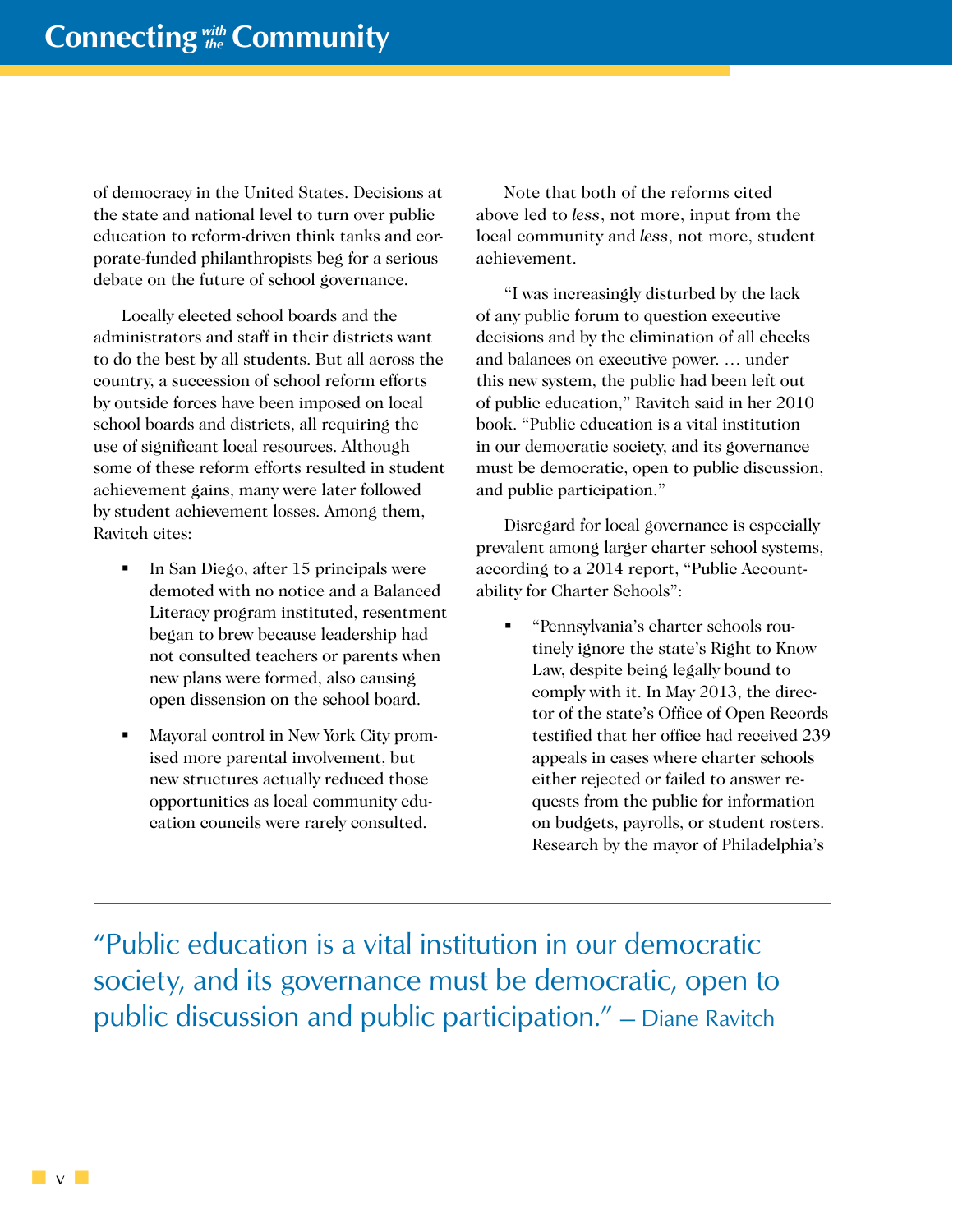Office of Education found that only about half of the city's charter schools posted minutes from their board meetings on the school's website."

- "In Ohio, dozens of charter school boards turn about 96 percent of their taxpayer funding over to White Hat Management Company, a for-profit EMO. White Hat takes in more than \$60 million in public funding annually for its charter school management services, yet has refused to comply with requests from the governing boards of its own schools for detailed financial reports. Despite two Ohio court rulings compelling White Hat to release the requested documents, the company has refused."
- "Until recently, schools in Chicago's Noble Charter Network charged fines for student infractions of the school's rules. The fines ranged from \$5 for chewing gum or failing to tuck in a shirt to \$280 for misbehavior in the classroom. According to the Chicago Tribune, Noble's fees from such fines amounted to \$200,000 in revenues in 2011 alone. After significant protests by youth and parent organizing groups in Chicago, Noble stopped the practice in 2014."

Once some of the reforms spawned by *A Nation at Risk* began to fizzle, a new wave of intrusion into public education began from private foundations with significant financial backing. The Annenberg Foundation was one of the first to begin funding reform movements through grants. Those efforts were

quickly followed by big names like the Lilly Endowment, the Packard Foundation, the W.K. Kellogg Foundation, the Bill and Melinda Gates Foundation, the Walton Family Foundation, and the Broad Foundation.

Early funders were willing to look at proposals from educators seeking to improve the system. But that gave way to the foundations themselves deciding what they wanted to accomplish and how, and then determining which school system would receive their money. And they expected measurable results.

"There is something fundamentally undemocratic about relinquishing control of the public education policy agenda to private foundations run by society's wealthiest people," Ravitch said. "When the wealthiest of these foundations are joined in common purpose, they represent an unusually powerful force that is beyond the reach of democratic institutions." And if voters don't like the foundation's reform agenda, they can't vote them out of office, she added, and the stakes grow even higher.

Ravitch wrote of the "abyss" that looms for public schools — an abyss created by the No Child Left Behind Act of 2001 mandating that 100 percent of students will meet or exceed educational standards as determined by a single high stakes test. Since this report on community engagement was initially published in 2013, NCLB has been replaced by the Every Student Succeeds Act (ESSA). And while it relieved schools of the pressure to meet unrealistic goals under the threat of federal penalties, ESSA gives more flexibility but no less responsibility for reaching student performance goals. When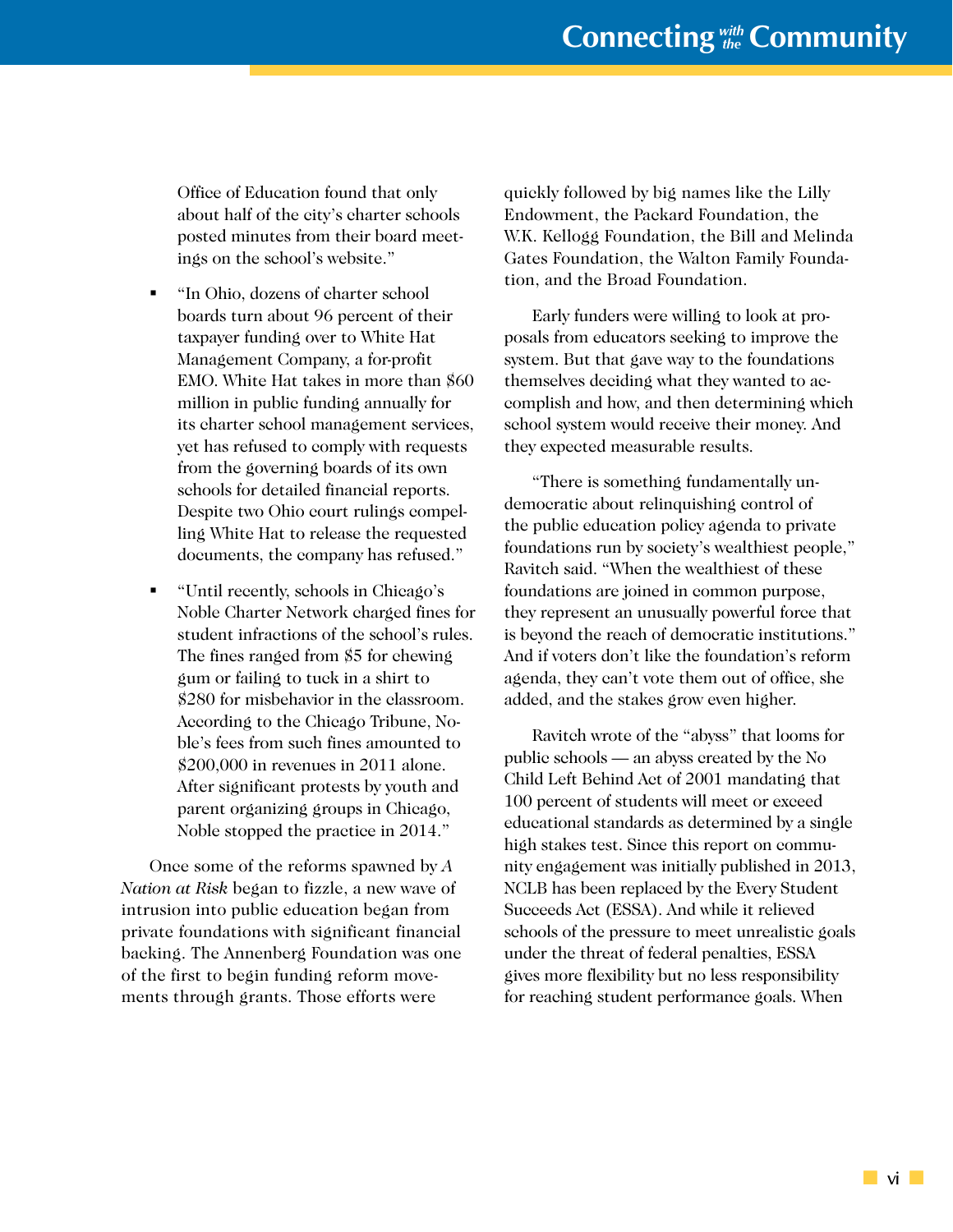those goals are not met and the results are used to compare school vs. school, and district vs. district, education reformers turn to familiar arguments, insisting that schools should be run more like a business and that one success can be replicated in any setting.

# **Taking back control**

Efforts to take back and retain local control must come from local efforts, not only through frank discussions about what communities expect from their schools but what they are willing to support to meet those expectations. Who better to connect with the community over local issues of education than members of that community who are responsive to the voices in their own community? Who better to address the problems in education than elected community members who are most aware of those problems?

This effort begins with the local governing team — school board and superintendent determining what their community wants and is willing to support, establishing district goals that reflect these community values and then finding the resources to deliver on the promises articulated in the goals. Those resources,

however, are very precious and in some communities severely limited. No one outside of the community has a greater awareness of or cares more for their own children than the community and its elected representatives. With the aid of effective and ongoing community engagement, the district governing team is in the best position to determine how these resources are spent and delivered.

The conversation, therefore, starts at the local level and must continue at the local level. School boards must actively engage not only with the people who send their children to school, but also the people who represent business, civic, and social institutions, people of all faiths, people of all races, people at all stations and stages in life: in other words, the *entire* community.

This document is designed to help school boards and superintendents understand what community engagement is, why it is critical, what they can expect to accomplish, and how to evaluate the results. While this is by no means a one-size-fits-all, step-by-step process, it does represent some of the best research and thinking on the topic of community engagement.

Who better to connect with the community over local issues of education than members of that community who are responsive to the voices in their own community? Who better to address the problems in education than elected community members who are most aware of those problems?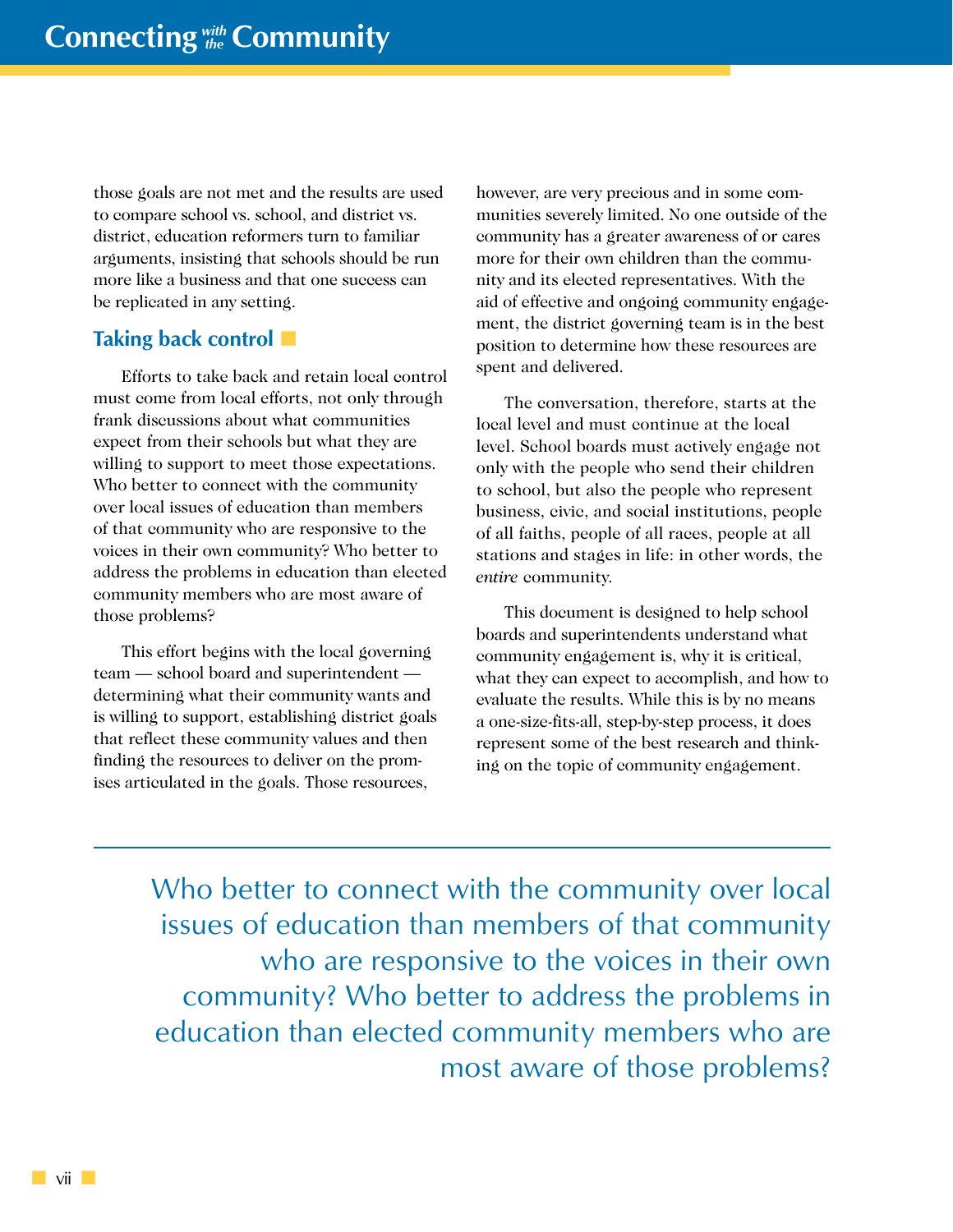# <span id="page-8-0"></span>**INTRODUCTION**

The Illinois Association of School<br>Boards has always focused its be<br>development efforts on helping<br>school board mombers understand the Boards has always focused its board development efforts on helping school board members understand the importance of good governance. In 1997, a new shared clarity around what good governance looks like was introduced with IASB's Foundational Principles of Effective Governance.

Stated in their simplest form, the six principles are:

- **1.** The board clarifies the district purpose.
- **2.** The board connects with the community.
- **3.** The board employs a superintendent.
- **4.** The board delegates authority.
- **5.** The board monitors performance.
- **6.** The board takes responsibility for itself.

The six principles were developed through a process that examined various governance work models, information and guidance from a number of outside resources. The goal was to help school boards operate effectively and efficiently while keeping their work at a board level, i.e. focused on leading through written board policies.

Focusing on policy-directed governance enables school boards to maintain what is known as a "balcony perspective." This concept was first espoused by Ronald Heifetz while he was teaching at the John F. Kennedy School of Government at Harvard University and was explained by Richard Broholm and Douglas Johnson in their 1993 book, *A Balcony Perspective: Clarifying the Trustee Role*.

Broholm and Johnson said Heifetz compared the balcony to a dance floor to illustrate the importance of having an elevated vantage point for leaders. "Because trustees (board members) are more emotionally distant from the day-today action of the organization, they often are in a better position to see things from a balcony perspective," they wrote. "They can observe the whole of the dance floor without getting caught up in the dance."

For school boards, as stated in Principle No. 1, that means their primary task is to continually define, articulate, and re-define district ends to answer the recurring question: who gets what benefits for how much? In order to define those "ends," i.e., clarifying the district's vision, mission and goals, the school board needs to "connect" with its community around the aspirations that people have for their local schools. Principle No. 2 describes this process as an ongoing, twoway conversation with the entire community that enables the board to hear and understand the community's educational aspirations and desires, to serve effectively as an advocate for district improvement and to inform the community of the district's performance.

It is important to note here the distinction between community engagement and public relations and polling. While many school districts do very good work around public relations or polling, community engagement is much more than public relations (*pushing* out positive information *to* the community) or public polling (*pulling* information or opinions *from* the community). What follows is the what, why and how of effective community engagement, a key element of community connection.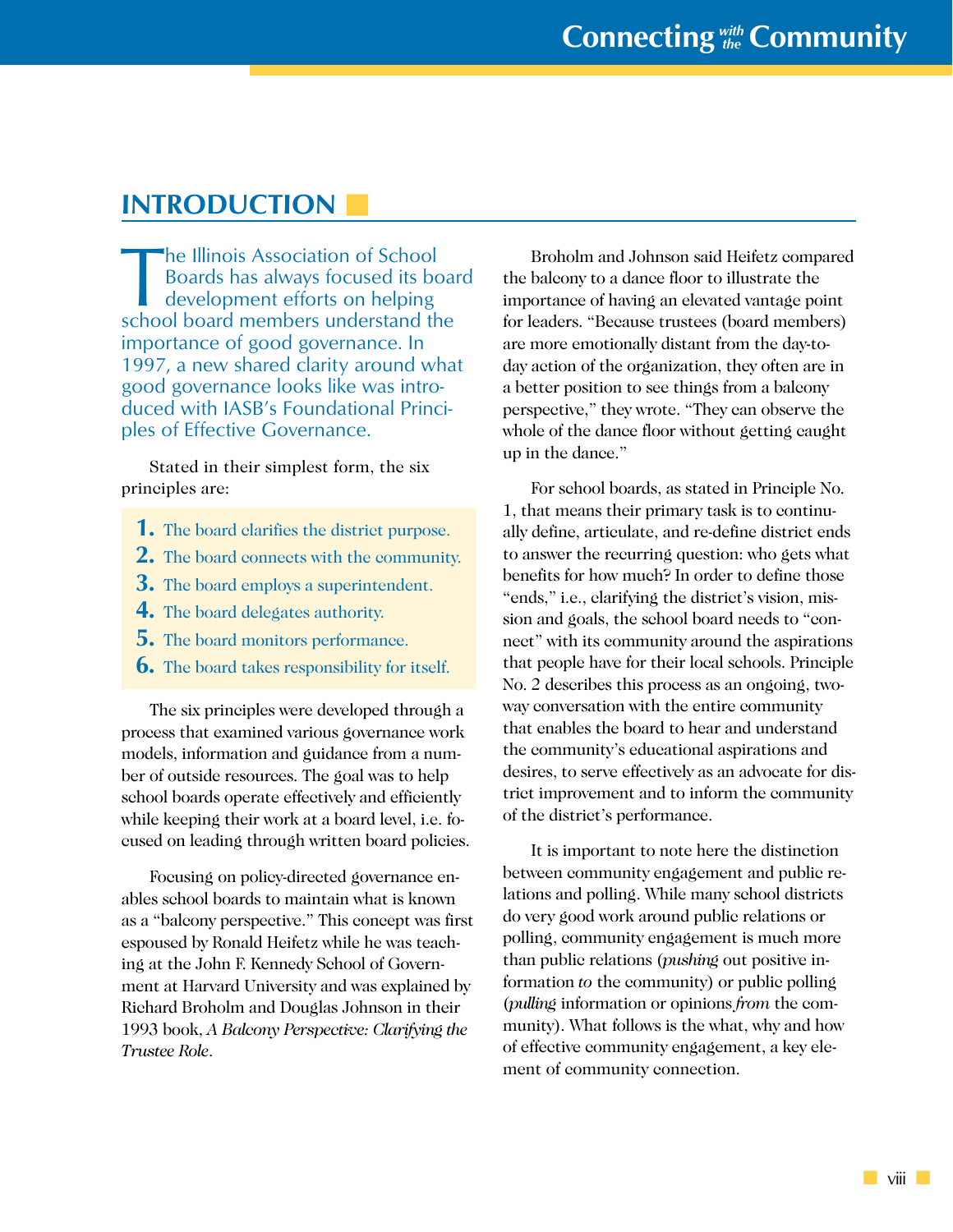# <span id="page-9-0"></span>**WHAT IS COMMUNITY ENGAGEMENT?**

ASB Foundational Principles of Effect<br>
Governance No. 2 states: "The Board<br>
Connects with the Community." An<br>
assortial part of community connection **ASB Foundational Principles of Effective** Governance No. 2 states: "The Board essential part of community connection is community engagement. Engaging stakeholders is one of the primary responsibilities of citizen school boards. It helps ensure that the "public" in public education is preserved. Community engagement is at the heart of why American democracy has established a system of governance for our public schools using locally elected citizen volunteers — as school board members. Local boards of education are uniquely positioned to engage their neighbors in important conversations.

## **Definition**

Community engagement, also called public engagement or civic engagement, is the process by which school boards actively involve diverse citizens in dialogue, deliberation, and collaborative thinking around common interests for their public schools.

## **Overview**

Community engagement addresses "owner" concerns. It is not designed to address "customer" concerns. Customer concerns, such as dissatisfaction with a particular teacher or textbook, or questions about day-to-day operations, are best addressed by professional educators. For school boards, owner concerns are longterm, big picture issues about values and beliefs, mission, vision, and goals — the community's "core values." School boards are uniquely qualified to address these owner concerns because they are elected, volunteer citizens who can engage their neighbors in these important conversations about the community's purposes for

its schools and the resources the community is willing to provide for its schools.

While public relations and public participation are important, community engagement is much more. Community engagement, according to the nonpartisan, nonprofit Harwood Institute for Public Innovation, involves these key principles or values:

- Ongoing public engagement, not just one-time public input
- Connecting with citizens as owners, not as customers
- Reflecting different voices or viewpoints, not just geography or demographics
- Building common ground, not just consensus
- Creating knowledge, not just providing information.

Effective community engagement works on two levels: (1) it addresses legitimate public issues and; (2) it grows the capacity of a democratic community to work collectively and collaboratively to meet the public good. Community engagement, when successful, focuses debate, galvanizes actions by leadership, and helps increase citizen support.

Community engagement can influence public policy decisions on any number of issues. It can span the range from simply providing the public with important information and gaining to requesting full collaboration in forming plans and finding solutions for identified public issues. In every case, it places value on an ongoing conversation, involvement and the common good.

To be effective, the board should be clear about its purpose for engaging the community and should clearly frame that purpose into a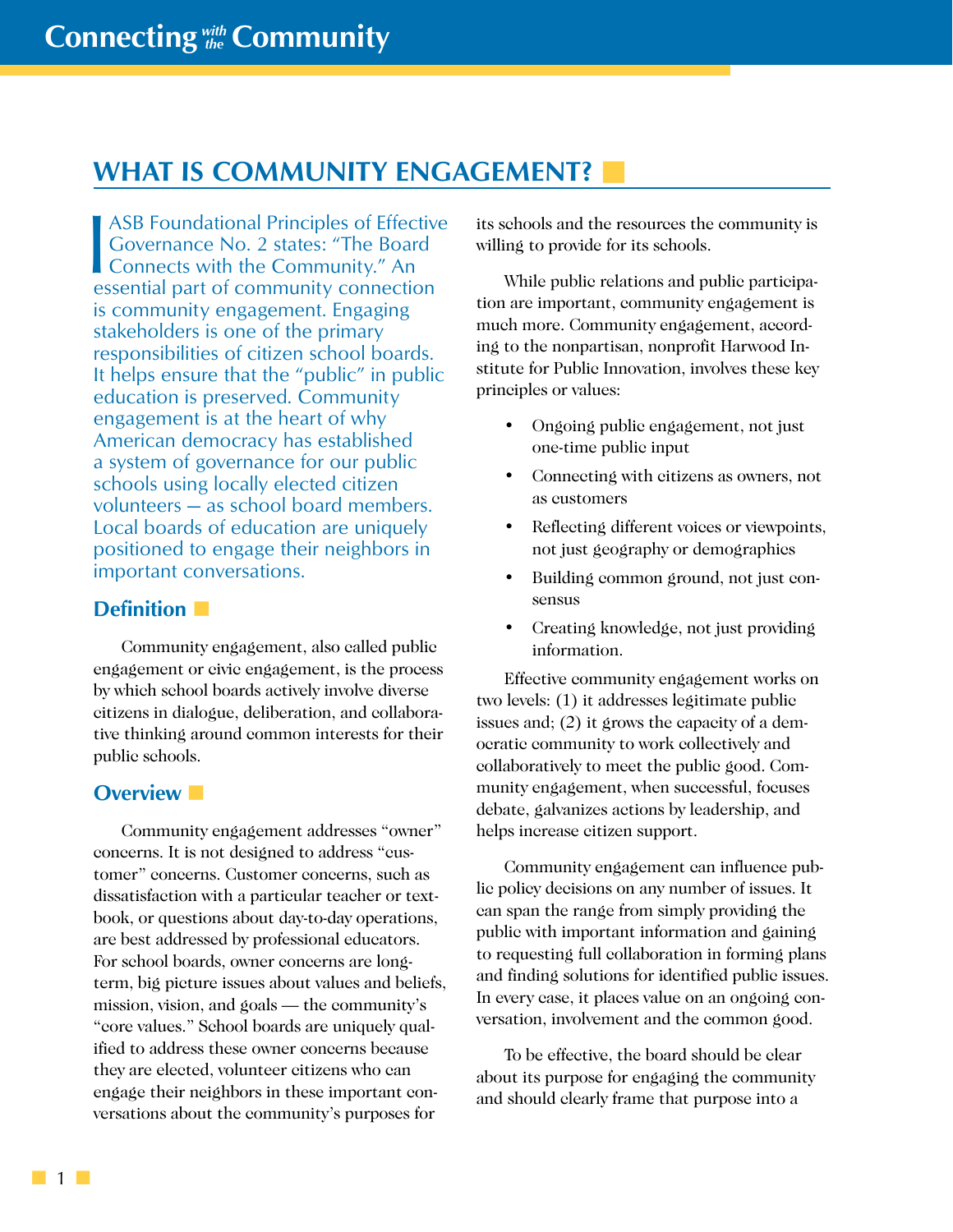*promise to the public* that is shared with all participants in the process. This promise, a phrase derived from the work of the International Association for Public Participation, serves to remind participants, and the board, that the community does not make the decisions for the school board. Rather, community engagement is an essential part of the work of the board as it prepares to make the vital decisions entrusted to it by the community.

As stated in Principle No. 2, the board needs to foster an on-going, two-way communication with the entire community. The *promise*, therefore, means that the board:

- will be clear about its purpose for convening the community and how it will use the community's input;
- will listen to all the voices in the community, not just the most vocal or the most well-known;
- will seek to understand the community's aspirations for the education of children in the district;
- will use that information to advocate for district improvements;
- will be respectful of time commitments; and
- will keep the community well informed about issues and progress within the district.

In return, for the best results, the board can expect that the community:

- will convey what it expects from the board in terms of what children should know and be able to do after being educated by the district;
- will offer honest, direct information that will help the board make decisions;
- will understand that the board must make those decisions based on what is

best for the district as a whole, not just special interests; and

• will respect and support decisions made after the board weighs all the information gathered.

Community engagement involves dialogue, not debate. Dialogue involves learning, discussing and identifying options, as well as facing the consequences or impact of those options. Effective dialogue requires certain beliefs and commitments from all participants. Those engaged in true dialogue must believe that …

- Many people may have pieces to the answer, but more than one answer/solution may exist.
- All participants should listen to understand different viewpoints and hear new ideas; and they should identify and discuss areas of disagreement.
- All participants, working together, can create new knowledge.
- All participants can find areas of common ground and places of agreement to build on.
- All participants can discover new options and ways of working together.

Once these common beliefs are established, the process then can move through the three stages of effective community engagement:

- Raising consciousness the community becomes aware of a public issue and its importance.
- Working through the issue the community struggles with all the conflicting complexities of the issue.
- Identifying alternatives the community considers alternative solutions and potential consequences, both positive and negative.

The time it takes the community to move through these stages may vary considerably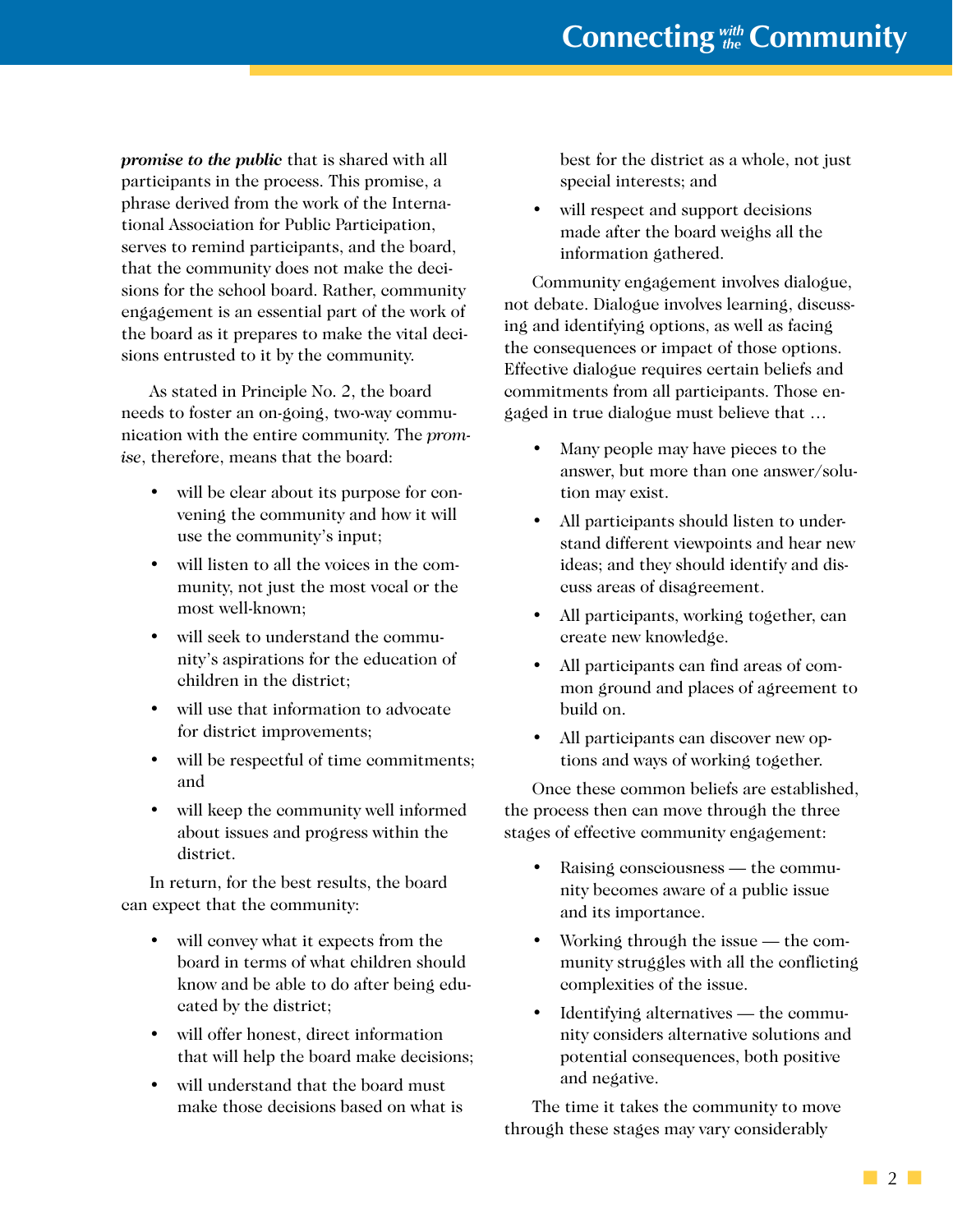<span id="page-11-0"></span>— from months to years — and the timing will be different with each issue and question deliberated. It is important to note that community engagement is not limited to single issues or one-time events. Rather, it is a process that should be embedded in the work of the school board and the district, as an ongoing and habitual way of doing business.

It is also important to understand that not all issues in a district rise to the need for community engagement. If that were true, district business might come to a screeching halt. Again, "owner" issues may be appropriate community engagement issues; "customer" issues are not.

When convening community stakeholders for community engagement, whatever the process, the questions should be designed to elicit responses that reflect diverse viewpoints in the community. There should be a stated timeframe for the conversation leading up to any decision, and a well-stated idea of how the information that comes out of the engagement process will be used.

The spectrum of involvement on page 10 will help clarify the different levels of community engagement and reflect how much decision-making authority the board may be willing to cede.

# **THE 'WHYS' OF COMMUNITY ENGAGEMENT**

**According to Phil Boyle and Del<br>** *Public Schools* **(2012), "public lead-<br>
orship is the art and science of solving** Burns in *Preserving the* Public *in*  ership is the art and science of solving policy problems, making policy choices and crafting policy solutions on behalf of the public good."

In order to solve problems, make choices and act for the public good, public leaders need to do more than talk among themselves. They need to reach out to discern the community's aspirations on public policy issues. According to the authors, that involves three significant tasks for school leaders:

"The first task of public leadership is to create a shared understanding of policy problems and choices. Without a shared understanding, we are more likely to harm the public good than to do good. The second leadership task is to craft policy solutions that achieve the greatest possible public good. We do this by striking the best possible balance among all of the competing public values. The third leadership task is to

use democratic means to accomplish the first two tasks. This requires arts and skills of democracy such as inclusion, participation, representation, deliberation, and facilitation."

## **Arts and skills of democracy**

Those "arts and skills of democracy" are some of the hallmarks of community engagement as described in our definition. But the first question is "Why?" Why would a school board want to engage in a time-consuming, sometimes unpredictable process in order to make some of its decisions?

Finding a process that will raise consciousness about public issues, that will help the district work through conflicting views and identify options, and that will create a supportive atmosphere within the community for public education all sound like good reasons in and of themselves. But additional benefits can be identified for school districts and communities that decide to enter into this type of partnership for ongoing community engagement.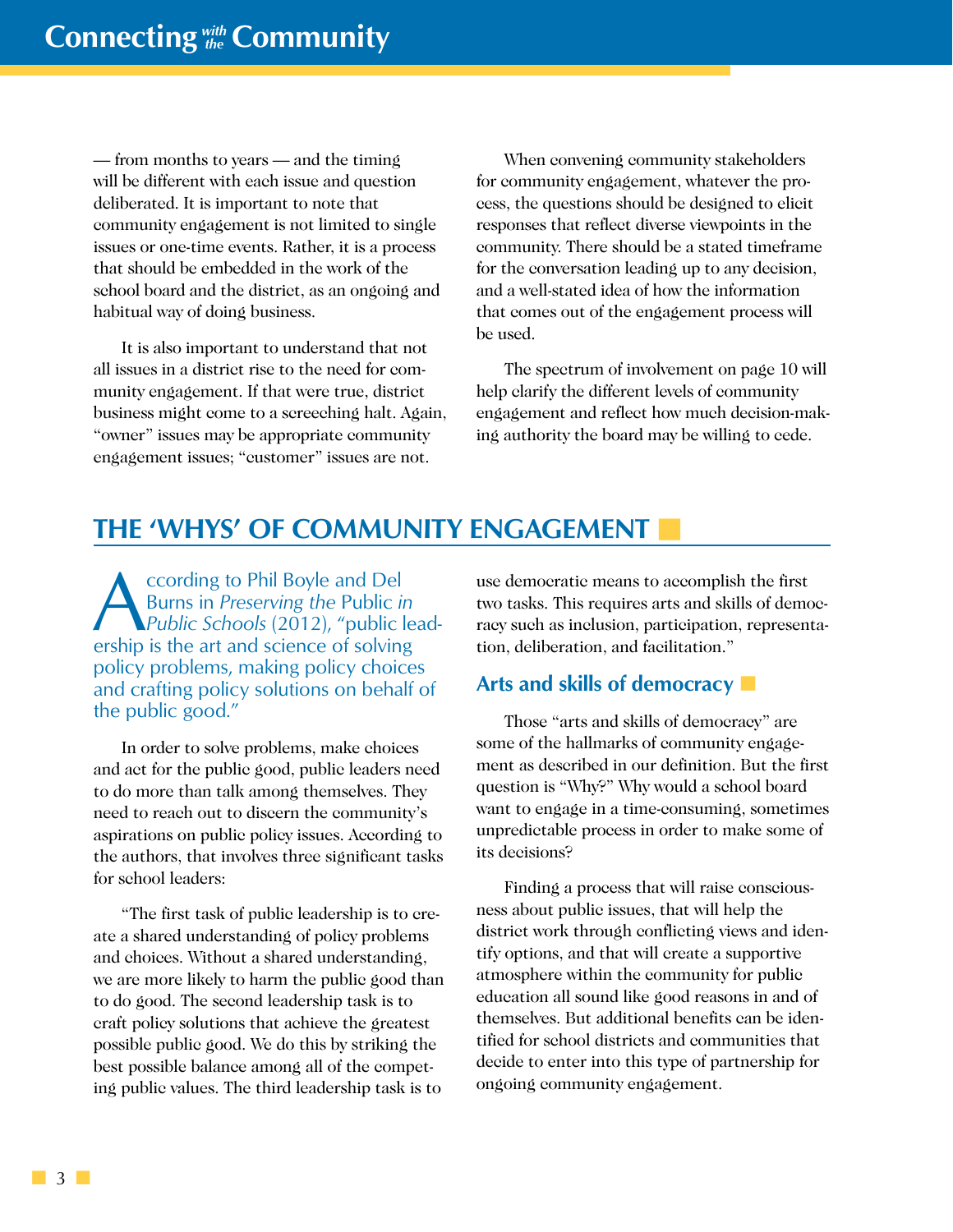<span id="page-12-0"></span>One of the biggest benefits may be to help the school board "live" Principle No. 1 of IASB's Foundational Principles of Effective Governance:

*As its primary task, the board continually defines, articulates, and re-defines district ends to answer the recurring question who gets what benefits for how much?*

Community engagement helps board members to know where they are, where they are going and what they want to do as the board detects its desired ends and articulates them in the district mission, vision, and goals. And it also provides the means for boards to practice Principle No. 2:

*The school board engages in an ongoing two-way conversation with the entire community. This conversation enables the board to hear and understand the community's educational aspirations and desires, to* 

*serve effectively as an advocate for district improvement, and to inform the community of the district's performance.*

## **The best defense**

Community engagement provides school boards with a real opportunity to be pro-active. In other words, practicing a popular football adage that states: "the best defense is a good offense." School boards that successfully practice effective community engagement do not give special interests and reformers a chance to take over the critical conversations. Keeping the conversation in the hands of school board is like keeping the ball in the hands of the quarterback; it allows the board to keep the district moving forward. Conversely, school boards that reject or fail to actively engage their community will be stuck on defense, reacting to conversations that they neither start nor contribute to in any meaningful way.

# **THE 'HOWS' OF COMMUNITY ENGAGEMENT**

In order for this ongoing two-way<br>
communication to occur, a number of<br>
pre-conditions or assumptions should<br>
be in place. Community ongagement is In order for this ongoing two-way communication to occur, a number of be in place. Community engagement is not an idea that is planted one night and then springs into full bloom, miraculously providing information to help make decisions. It must be well-planned and nurtured over an extended period of time — as a process rather than a single event.

Before the process can begin, existing roles and relationship issues may need to be addressed by the board, and participants must be willing to give up "special interests" for the larger "common good." Sufficient information will need to be gathered and adequate resources also will need to be allotted.

To be most effective and elicit true opinions, the district will need to commit to using impartial facilitators who are trained to ask not only initial questions but deeper questions that will be needed to uncover all the complexities involved in any issue. Sources for such facilitators are available through IASB or from other entities, public or private.

Once begun, participants will need to establish a level of trust so that they will be willing to share their opinions. And, ultimately, everyone will need to be able to see that the process not only is taking place but is resulting in meaningful, valuable input. While still retaining the ultimate authority to make decisions for the district, the board must become willing to share its authority to the extent that the public understands that it has been heard and appreciated.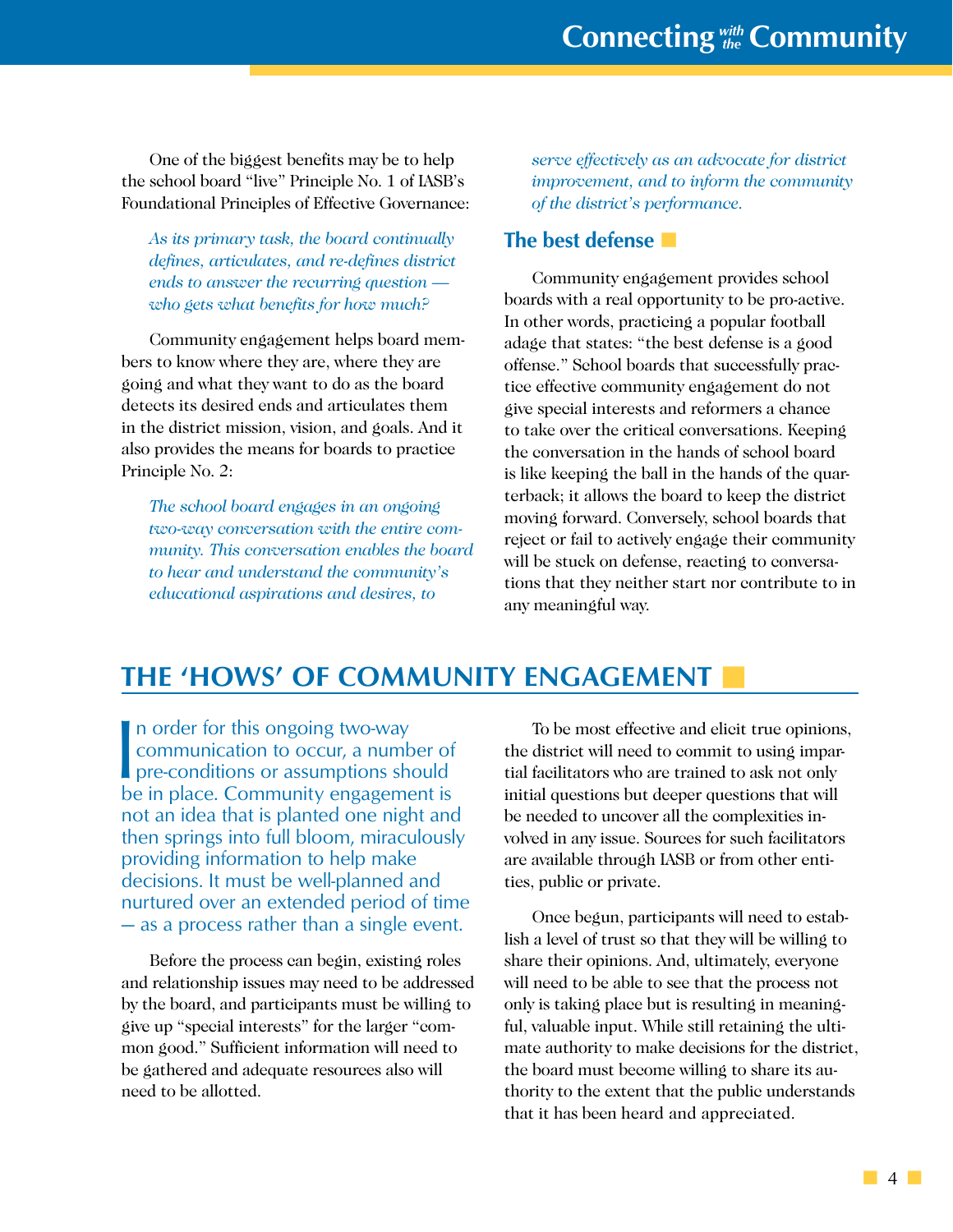# **Supportive research on benefits**

According to Public Agenda, a public opinion research and public engagement organization created to strengthen American democracy's capacity to tackle tough public policy issues, community engagement can raise consciousness regarding the urgency of public issues and help the public understand their complexity.

By bringing such issues to the forefront and talking about them openly, perspectives can be broadened, citizens can be better informed and an awareness of a "common good" can emerge. In addition, the process can help resolve conflicts that arise when a community's values are in competition, e.g. how many individual freedoms are community members ready to relinquish in order to ensure safety for their students.

Once a school board commits itself to engaging its community in an ongoing process, a new "contract" and culture are formed. The contract, according to the University of Illinois' Office of Public Engagement, allows both sides to agree on how issues will be approached in the future and also identifies where people are and how to reach them. The culture of the district becomes such that the process can survive even when board members and administrators come and go, thus not allowing issues to "fall between the desks" and fester until a crisis might emerge.

The Harwood Institute, which specializes in helping school districts as well as other public entities connect with their communities, often talks about "authentic intent" and "authentic use." Authentic intent relates to the development of listening skills among participants so that the community's true values and goals can be detected. Authentic use relates to the incorporation of the ideas and input brought forward through the process.

Authentic intent and use, however, need to be elevated to address board-level questions and issues that lead to a better definition of the district and community's mission, vision and goals, i.e., issues that the board should address from a balcony perspective. These are also defined as "big picture" questions.

The Illinois Civic Engagement Project — a 2001 citizen action project led by the University of Illinois at Springfield, United Way of Illinois, and Illinois Issues designed to help Illinoisans learn how to enhance and sustain civic engagement for the betterment of their communities viewed community engagement as a method of enabling dialogue and forums to become routine in resolving those big picture, community issues. As the public comes to understand how decisions and policies affect where they work and live, it elevates the conversation and should allow the district to focus on success rather than failure.

And by creating better informed citizens, the school board should have a greater buy-in from the community regarding the rationale used and the decisions that resulted. That can also help to tone down the emotional rhetoric that often escalates, helping to manage the debate that results when community values are in conflict.

# **Recognizing obstacles, meeting challenges**

While research supports numerous benefits of community engagement to all who participate, the commitment to this ongoing process should not be entered into without acknowledging that there can be significant obstacles and potential challenges.

Community engagement is not an easy process. If it were, then every school board all across the country would have mechanisms in place to sustain ongoing efforts at reaching out to the community on any issue that requires the board to make decisions based on community values and owner concerns.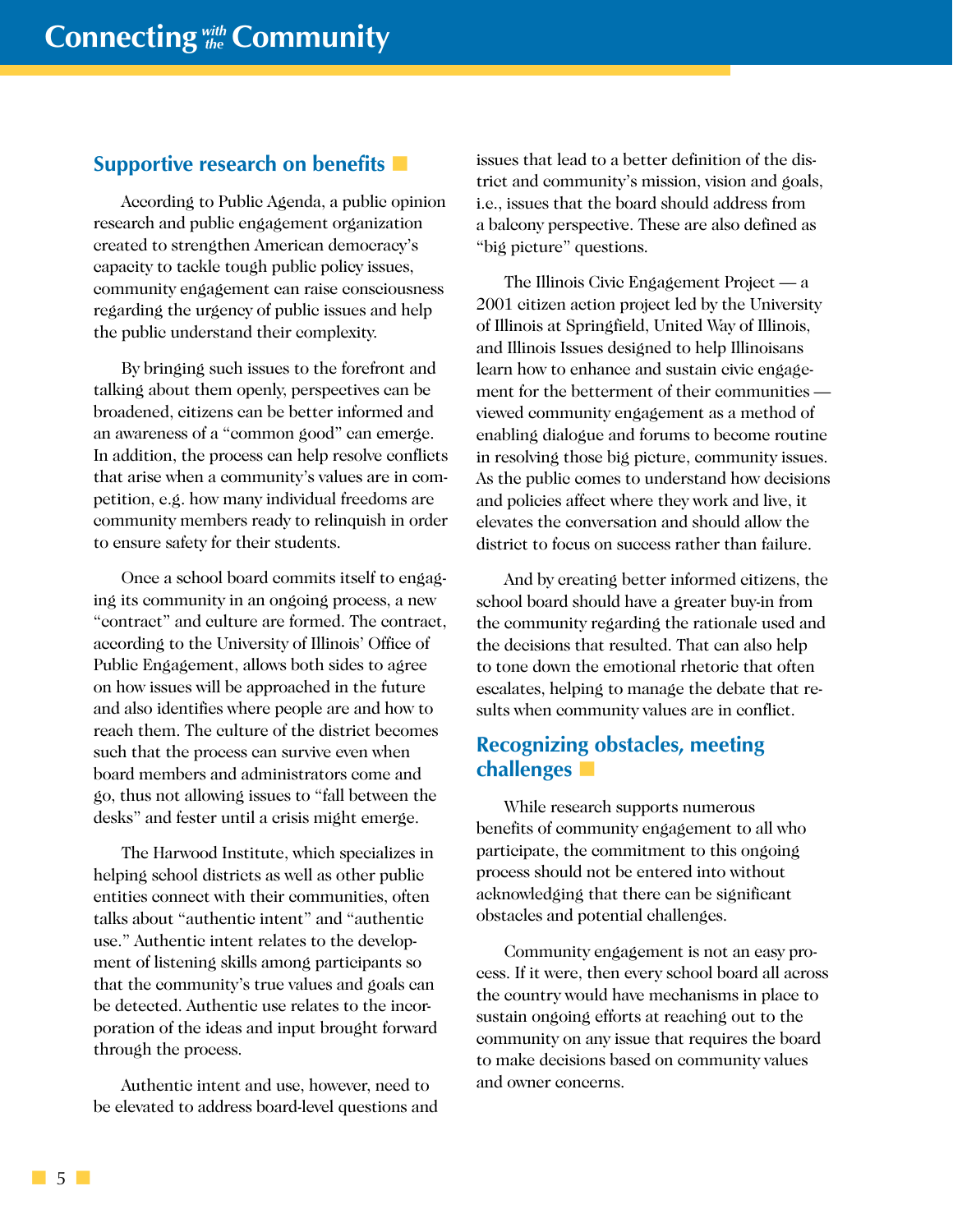Potential obstacles can arise from inexperience, lack of resources, confusion or misunderstanding of roles, and refusing to use or ignoring best practices. It must be recognized up front that the process will take time, resources and diligence to achieve and maintain. That required investment of time, resources and diligence will limit the participant pool — even among those who would like to be involved and have a great deal to offer.

The Illinois Civic Engagement Project stated that 59 percent of people say they just don't have time because of their family commitments and 58 percent say their job responsibilities do not allow time for participation in such a process. About a quarter of community members say they either do not know enough about the issues or that they don't know how to get involved. At least 17 percent maintain that they just don't like to join a group for any reason, and another 12 percent don't want to participate because they don't think it will result in anything coming out of their giving up that much time and effort. Some don't feel they have the skills or the money it takes to be involved in such endeavors. Others say their health is too bad or they lack transportation.

Whatever the reason, obstacles can and should be addressed at the outset by a board that wishes to instill a new culture of community engagement.

Not having all the sectors of the community represented may fuel apprehension regarding the "authentic" nature of the process. If just the "usual suspects" are gathered, those who feel disenfranchised may feel even more so. A key, then, is to identify all those who have a stake in a public policy issue, to keep asking the question "who's missing in this discussion?" and to make certain that those facilitating the process go to where the people are, not just rely on the people to come to them.

A list on page 14 gives a sample of the participants who might be invited into community engagement conversations. But this is not to say the list is complete. Each community will have its own networks of residents … including neighborhood associations and informal discussion groups. Also keep in mind that inviting the head of an office or company does not necessarily mean that specific person must attend. All invitations should allow for a "designee" of that organization to attend, thus giving the group representation yet adding diversity and additional community outreach.

The board should keep in mind that in order to reach diverse voices, it may be necessary to engage people in various settings and through various methods. For example, meeting at the board office or at a school may be intimidating to some community stakeholders. Participants may be more willing to share their opinions if face-to-face meetings are held on neutral territory, such as a community center, a senior citizen facility, or any number of local businesses that might have a meeting room.

 Other examples might include changing the time for the meetings in order to accommodate the most participants, providing child care for those who request it, preparing informational packets about the issue and distributing them well ahead of the meeting, or offering a light supper prior to the meeting. Many perceived obstacles can be overcome with thoughtful planning and asking those who decline what they might need for accommodations to make it work for them.

The board itself can pose an obstacle if all of its members do not have a sufficient level of trust around the table and as a board/administrative team, suggesting that preliminary work may need to begin with a board self-evaluation to resolve mistrust, to increase communication skills and to come to an agreement regarding ground rules for board processes. Not being able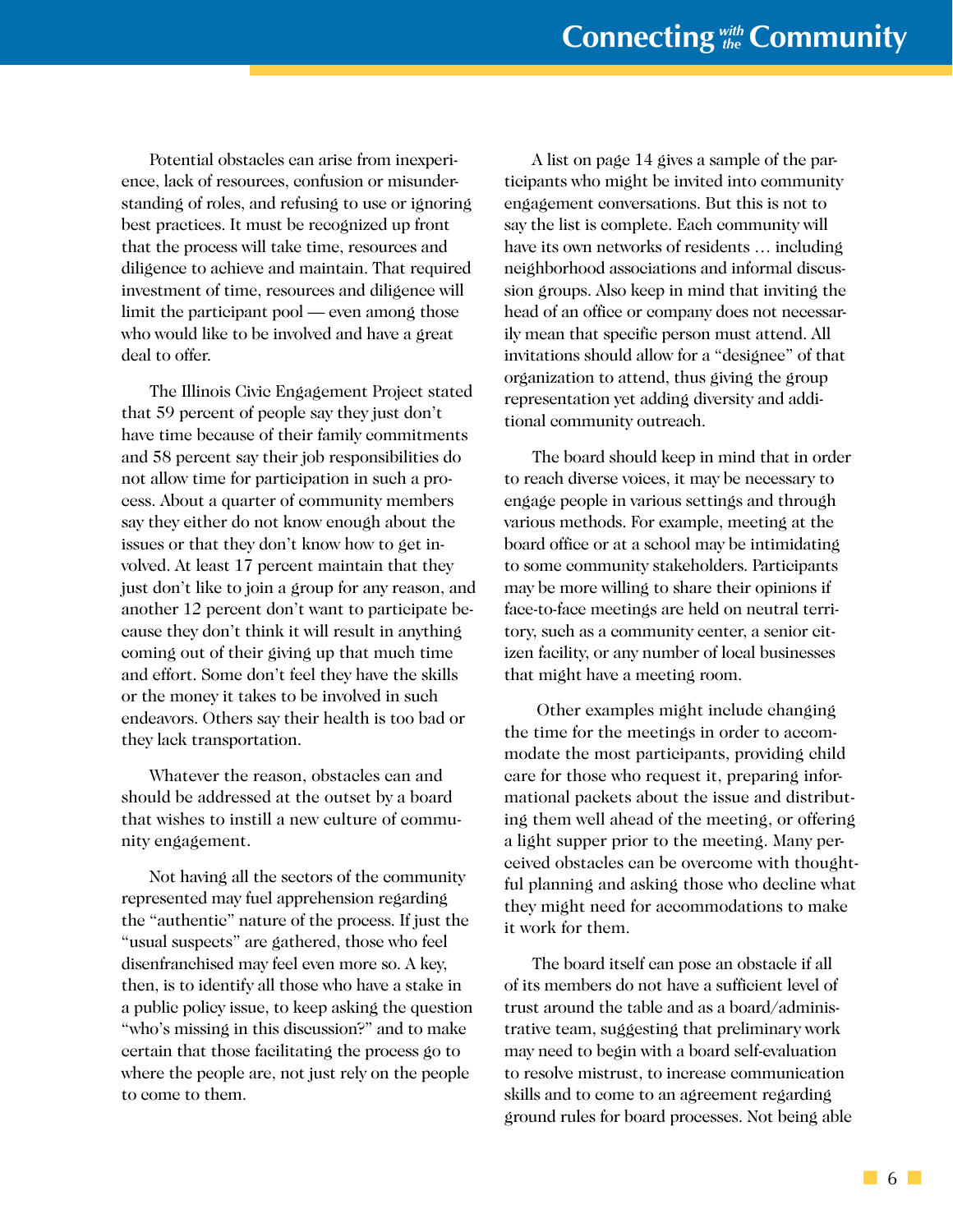<span id="page-15-0"></span>to agree on its own processes is a signal that the district may not be ready for this type of work without prior intervention.

This includes understanding and support from the district superintendent. As the face of the school district and the person who is most commonly associated with community's perception of the district, the superintendent is critical to the success or failure of the community engagement process. In fact, it will be the superintendent's responsibility to provide the logistics, materials, etc., for the community engagement process.

Once begun, the community engagement process itself can also face some challenges.

If the community is not aware of or does not sense the urgency of an issue, such as building a new school, then it may be difficult to get people to come together and talk about it. Other issues, such as changing from neighborhood schools to attendance centers, may elicit strong feelings on both sides. And some issues, such as consolidation or reorganization, may continue over the course of years, running the risk that the community may become frustrated that a resolution cannot be reached.

Another challenge is selecting the correct people to facilitate the conversation. In 2009, the National Coalition for Dialogue & Deliberation, the International Association for Public Participation, the Co-Intelligence Institute, and other leaders in public engagement undertook a project known as "Core Principles for Public Engagement." The fourth of their eight principles emphasizes that skilled, impartial facilitators help everyone involved listen to each other. Trained facilitators ensure that participants feel they can speak up within the group … whether to get clarification or offer an opinion. Even with skilled facilitators, other important factors (besides having the true community represented) include preliminary planning and creating a supportive environment so that participants can speak freely without fear of retribution or ridicule.

 Providing sufficient, accurate, and timely information so that all community engagement participants can have an informed discussion is another challenge. The superintendent's staff must be given the time needed to research, prepare, and distribute the information that will be used in any community engagement activity.

# **BASIC PRINCIPLES OF COMMUNITY ENGAGEMENT**

Three primary principles guide successful community engagement:<br>
Framing the question cessful community engagement:

- Framing the question
- **Involving the community**
- **Building partnerships**

As stated in the definition, "community engagement" should involve diverse citizens in dialogue, deliberation, and collaboration in order to better articulate a consensus in the community around one or more public issues. From

the school board's perspective, that means identifying the issue, providing information, and then seeking to gather input and opinions from as many different stakeholder groups as can be identified in the community.

## **Framing the question**

According to the International Association for Public Participation's public participation spectrum, community engagement should fulfill one or more of the following purposes in regards to a public issue:

**7**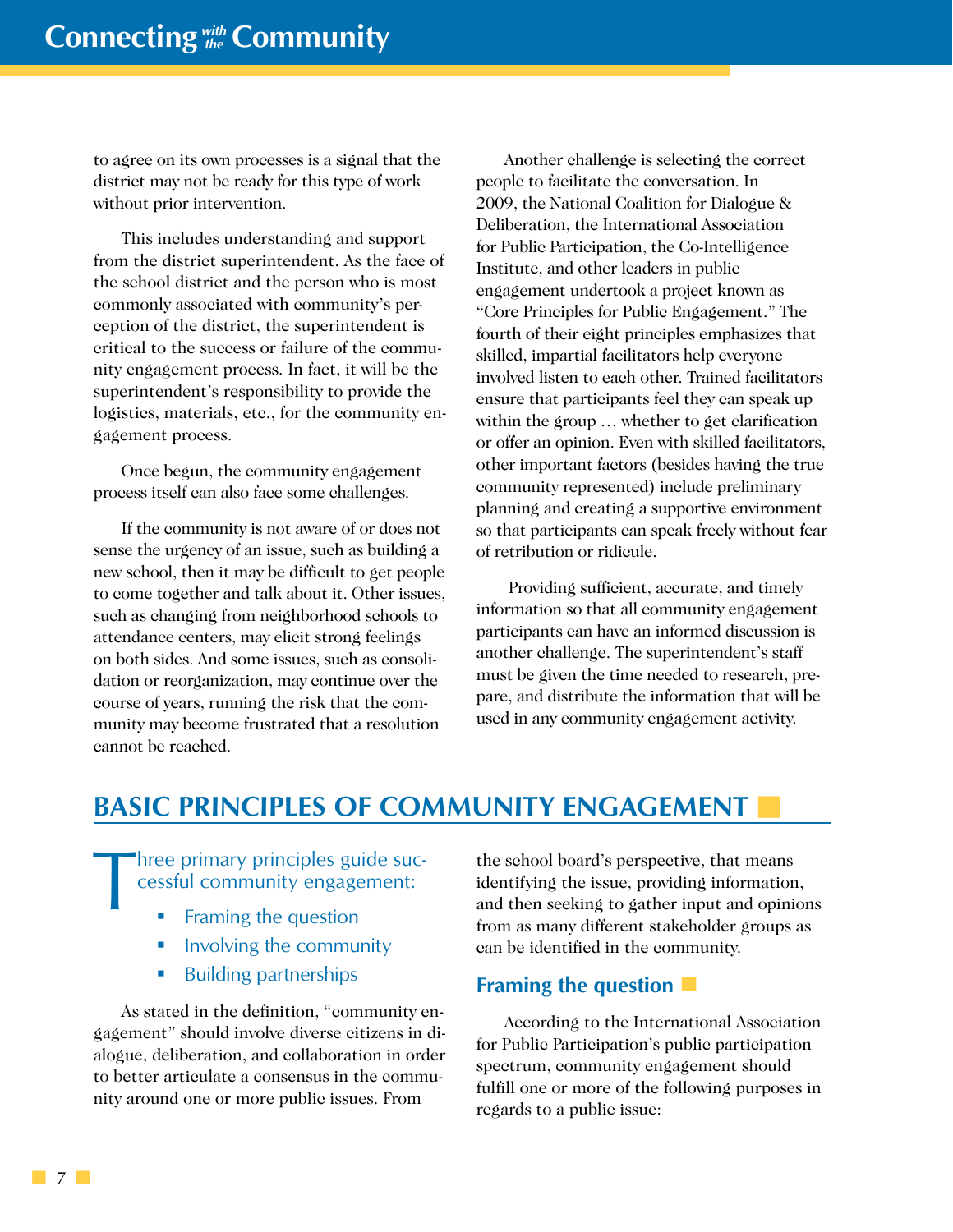- To provide the public with balanced and objective information to assist them in understanding the issue, alternatives and/or solutions;
- To obtain public feedback on analysis, alternatives and/or decisions;
- To work directly with the public throughout the process to ensure that public issues and concerns are consistently understood and considered; and
- To partner with the public in each aspect of the decision, including the development of alternatives and the identification of the preferred solution.

Being clear about the board's purpose for entering into the community engagement arena can in itself help frame the questions for the discussion. That clarification may, in turn, help determine the best vehicle for reaching a diverse segment of stakeholders. The board should always keep in mind how the community engagement process will pertain to the district's "ends" work and help fulfill the expectations set forth in goal-setting by the board that may have already occurred.

While community engagement should ultimately be an ongoing process in order to achieve maximum results and a change in district culture, it must be remembered that the events themselves that make up any community engagement process should always be thoughtfully and thoroughly planned and executed.

The ultimate goal is to create a shared purpose for the district that embraces the complexity of issues and competing values that are bound to exist among diverse opinions. By using open ended questions (those that require more than a yes/no answer) within a carefully planned and prepared setting and employing an outside facilitator, everyone gains a deeper understanding of the public issue. In addition, board members come away with enough information to make reasoned decisions on how to

move the district forward and how to keep decisions aligned with district-level goals.

## **Involving the community**

Every community has a diverse range of voices that need to be heard. In many instances, board members often hear from a select few: those who come to the board with complaints, those who want something unique, or the voices that they themselves bring to the table. However, in order to have a successful community engagement process, the board needs to hear from *all* the various and diverse voices in the community.

To discover and recruit those diverse voices, the board must be cognizant of any change in demographics in the district and how that might affect the makeup of any community engagement forum. The board must also reach out to the community and not just rely on those who volunteer. Many people prefer to be *asked* rather than to volunteer. According to the Illinois Civic Engagement Project, "The single biggest difference between participants (i.e., those involved in their communities) and non-participants is that the non-participants were far more likely to say they have not been asked."

A personal, one-to-one appeal from someone you know is far and away the most effective means of recruitment, whether through an initial phone call or through a personalized letter. Because of the growth of social media, it is easier to tap into networks of people who already have personal connections and relationships. In doing so, however, it must be recognized that not everyone who needs to be heard is a part of one of the "known" social groups.

Boards need to constantly ask the questions: "Who is *not* at the table? And who else *should* be?"

The district can map "networks" of people within the community that it wishes to reach: residents, stakeholders, and people most likely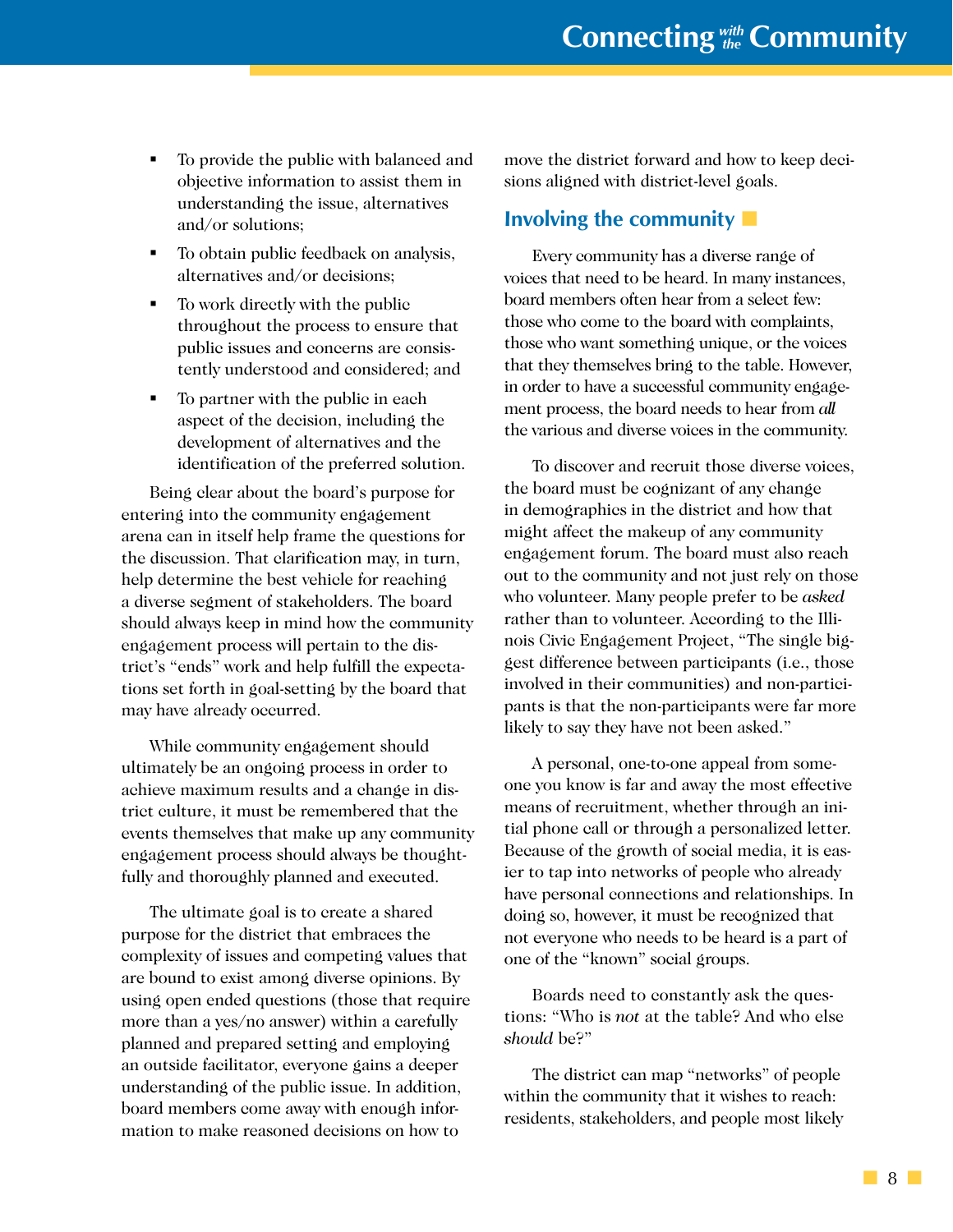to be affected by a certain policy or decision. To do that, the board should look for groups and organizations based on workplace, faith, neighborhoods, and ethnicity or shared interests. Larger districts may want to do sophisticated data mapping. Smaller districts may already know their constituencies and how to contact members within each group. (See page 21 for Suggested Participants.)

In each instance, the board will want to reach out to the leaders within each network. While participation by the leader may be optional, recruitment from within each network will be imperative. A recruitment message will need to be developed to appeal to core interests and motivations to be involved: a sense of giving back; the opportunity to learn; the opportunity to meet with a group of people; or a true passion for the issue.

Those four reasons, in fact, form the basic motivation for anyone to join a group and answer the question: "What's in it for *me*?" But prospective participants in a community engagement process also need to have an answer to the question "What's in it for the *district*?" These questions go back to the "promise to the public" discussed earlier.

While actual tools for community engagement will be discussed later, be aware that having a public meeting is not the only way to reach out to the community. Although they are widely used, they may not be the best way to get the diversity sought. The board may find that new avenues in social media or a survey may be appropriate for some public issues.

Whatever the tool, the board must attempt to be open, transparent and authentic about why it is embarking on a community engagement process. In order to do that, the board should be willing to share information gathered by the process and indicate how and why (or why not) the information was used in

any decision-making process. Acknowledging the input and how it factored into the final decision, which is the board's to make, will help show that the district is open to asking for input and willing to consider new and maybe divergent opinions.

Being open also implies that the district will provide the best research-based information to participants to help them as they deliberate the public issue placed before them. And the board also must be prepared to listen with the intent to learn and understand rather than to attempt to control the message or be overly defensive as stakeholders provide their input.

Another big piece of community engagement involves evaluation of the process itself, which is addressed more fully later in this document. (See pages 15-18.) This evaluation shows that the district is being transparent and authentic about seeking opinions and information from all of its stakeholders. And an evaluation process also may get at the ever-present question: Was everyone "at the table" who needed to participate?

#### **Building partnerships**

In order to be truly successful, community engagement should be viewed as a way of life for the district and needs to be supported by the board and district leadership, who have the ability to embed the process through policies that support the practice. According to the 2010 U.S. Census, less than one-third of most community members have a child currently enrolled in the district. While this may vary among communities, the truth is that people who have children in school are more likely to know about current programs and policies, and may be more willing to support board actions.

Reaching out to the other 75 percent of community stakeholders is a must if the district wants to move forward with adequate *community-wide* support for district programs. The more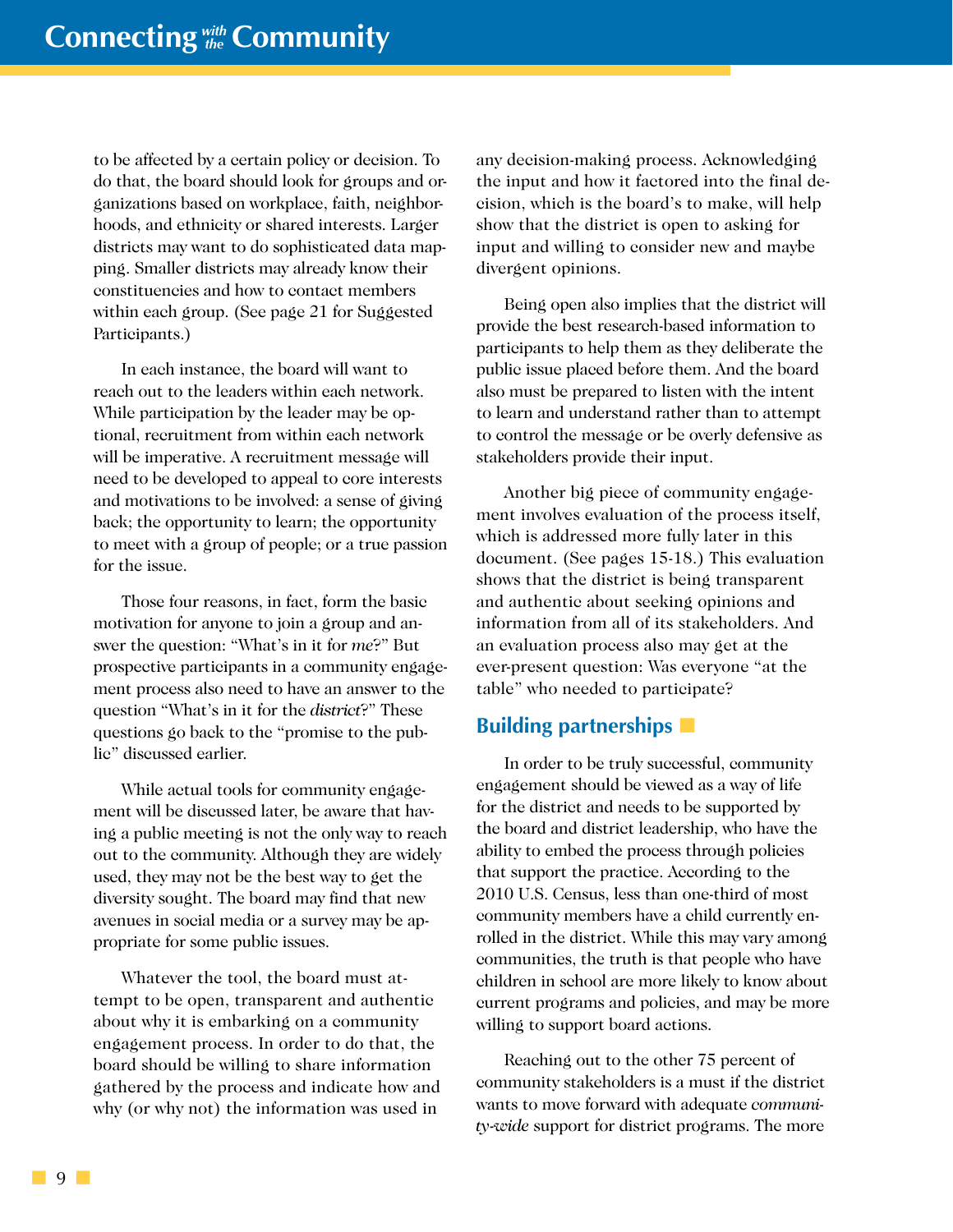people in the community feel a connection to the district, the more likely they are to feel like partners in the decision-making process, and the more likely they are to participate and support district programs or referendum efforts.

# **Public participation spectrum**

The community can be engaged on at least four different levels, according to International Association of Public Participation's Public Participation Spectrum:

|                              | <b>INFORM</b>                                                                                                                                                       | <b>CONSULT</b>                                                                                                                                              | <b>INVOLVE</b>                                                                                                                                                                                                       | <b>COLLABORATE</b>                                                                                                                                                                                          |
|------------------------------|---------------------------------------------------------------------------------------------------------------------------------------------------------------------|-------------------------------------------------------------------------------------------------------------------------------------------------------------|----------------------------------------------------------------------------------------------------------------------------------------------------------------------------------------------------------------------|-------------------------------------------------------------------------------------------------------------------------------------------------------------------------------------------------------------|
| participation goal<br>Public | To provide<br>the public<br>with balanced<br>and objective<br>information to<br>assist them in<br>understanding<br>the problem,<br>alternatives and/or<br>solution. | To obtain<br>public feedback<br>on analysis,<br>alternatives, and/<br>or decision.                                                                          | To work directly with<br>the public throughout<br>the process to<br>ensure that public<br>issues and concerns<br>are consistently<br>understood and<br>considered.                                                   | To partner with the<br>public in each aspect of<br>the decision including<br>the development of<br>alternatives and the<br>identification of the<br>preferred solution.                                     |
| Promise to the public        | We will keep you<br>informed.                                                                                                                                       | We will keep<br>you informed,<br>listen to and<br>acknowledge<br>concerns,<br>and provide<br>feedback on<br>how public<br>input influenced<br>the decision. | We will work with<br>you to ensure that<br>your concerns and<br>aspirations are directly<br>reflected in the<br>alternatives developed<br>and provide feedback<br>on how public<br>input influenced the<br>decision. | We will look to you<br>for direct advice<br>and innovation in<br>formulating solutions<br>and incorporate<br>your advice and<br>recommendations<br>into the decisions to<br>the maximum extent<br>possible. |
| techniques<br>Example        | • Fact sheets<br>• Websites<br>• Open houses                                                                                                                        | $\cdot$ Public<br>comment<br>• Focus Groups<br>• Surveys<br>• Public<br>meetings                                                                            | • Workshops<br>• Deliberative polling                                                                                                                                                                                | • Citizen Advisory<br>committees<br>• Consensus-building<br>• Participatory<br>decision-making                                                                                                              |

Adapted, with permission, from International Association for Public Participation www.iap2.org; IAP2 Spectrum of Public Participation. Copyright 2007. All rights reserved.

As the chart indicates, the levels of participation increase from left to right, depending on how much decision-making authority the board is willing and able to share at any given time. Each level has specific strategies, which will be explored in more detail in the next section. The board needs to decide the level of engagement to which board members wish to commit. Partnering requires some level of shared power. This means giving up a certain amount of control, even though board members retain their trustee role and ultimately decisions on any issue are the board's to make.

Fully developed public engagement goes beyond just "informing" the public. However, a well-informed public is a prerequisite to higher levels of engagement. By practicing deliberative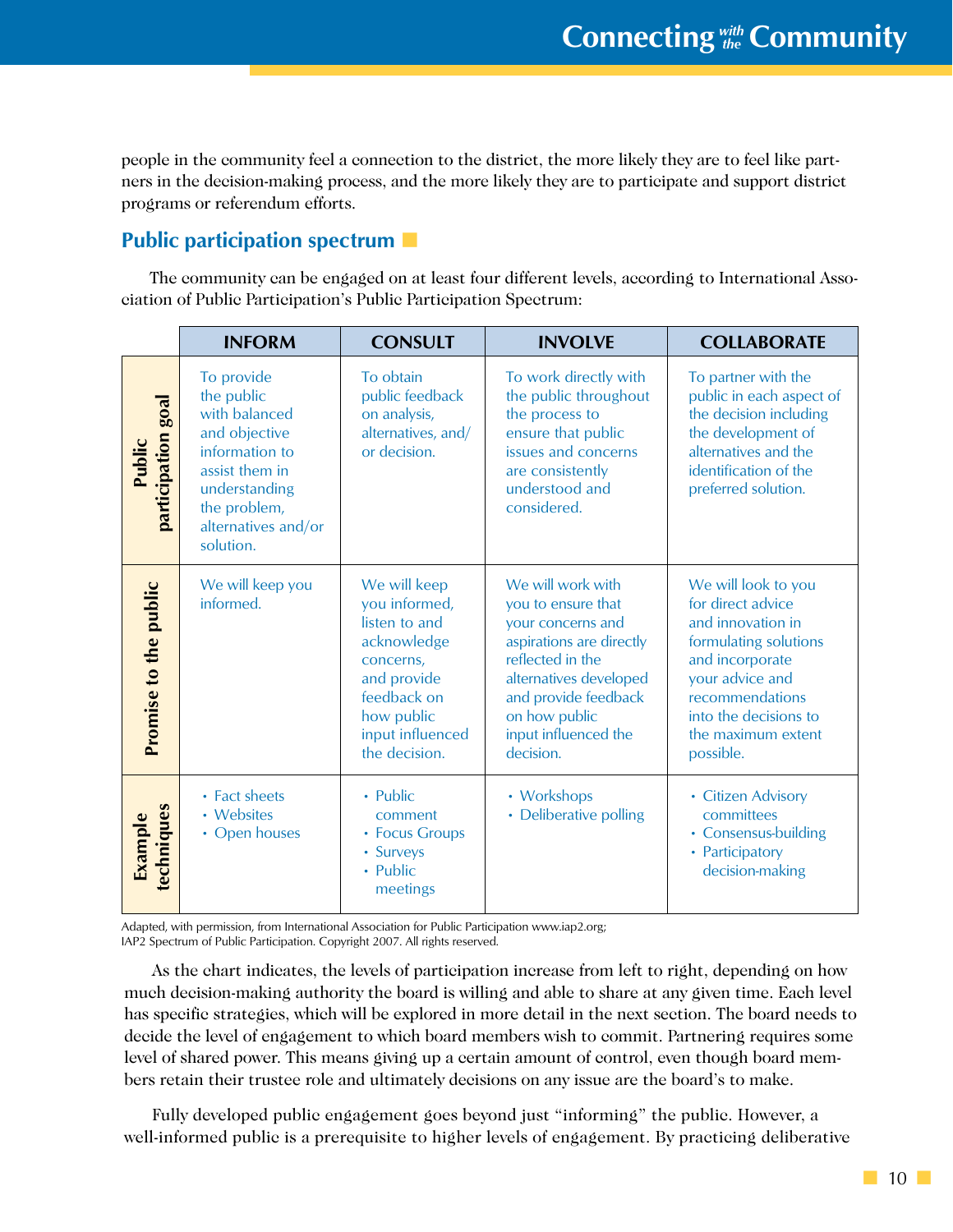<span id="page-19-0"></span>reflection, clarifying their understanding of public issues through a community engagement process and then following up with deliberative public action, the board can demonstrate its desire to include all of the diverse voices in the community.

It is important to keep in mind that as the board builds these partnerships with the community the ultimate end goal of community engagement is to enable school boards and public schools to work effectively as truly democratic institutions that provide a collective benefit. The benefit is *public* education. This requires us to grow our thinking and recognize student success as going beyond student achievement as defined by test scores alone. Student success as a result of public education is better defined as productive citizens who understand and carry forward the inherent values of our democracy.

# **BEST PRACTICES, STRATEGIES AND TACTICS**

est practice tells us that community engagement is most effective when the district's leadership (the board) develops a long-term community engagement plan that allows it to respond to short-term needs/crises/opportunities in a way that is in alignment with longterm goals.

The success of community engagement, therefore, depends on making it an ongoing process so that short-term needs can be handled in an efficient timely manner. It would be cumbersome and impractical to convene a community forum or send out a survey every time a question of community values is raised. By having an ongoing process, the board will have an excellent sense of how the community might want the issue handled.

Over time, a board will be able to employ more advanced engagement methods with a community that is willing to put forth the effort because participants will know that their work helped the board to better serve the community. A commitment to an ongoing process, of course, will require an ongoing commitment of time and resources. Actual costs will be determined by each board, depending on the engagement methods they choose.

The board's objective for the community engagement process should be properly framed as "a promise to the public" that was outlined in the International Association of Public Participation's Public Participation Spectrum in the previous section. Participating community members are likely to evaluate their current and continued participation in the engagement process by comparing how the results of their efforts measure up to the promise that was made to them by the board.

Framing the process as a search for shared values, with a reminder that the ultimate decisions belong to the publicly elected school board members, may help participants understand why the majority did not achieve the result it wanted. Board members also should have a good understanding of their role as elected officials and should not use the community engagement process as a substitute for the judgment that they were elected to use.

# **Tools and tactics to fit the task**

American psychologist Abraham H. Maslow once said, "If the only tool you have is a hammer, you tend to see every problem as a nail."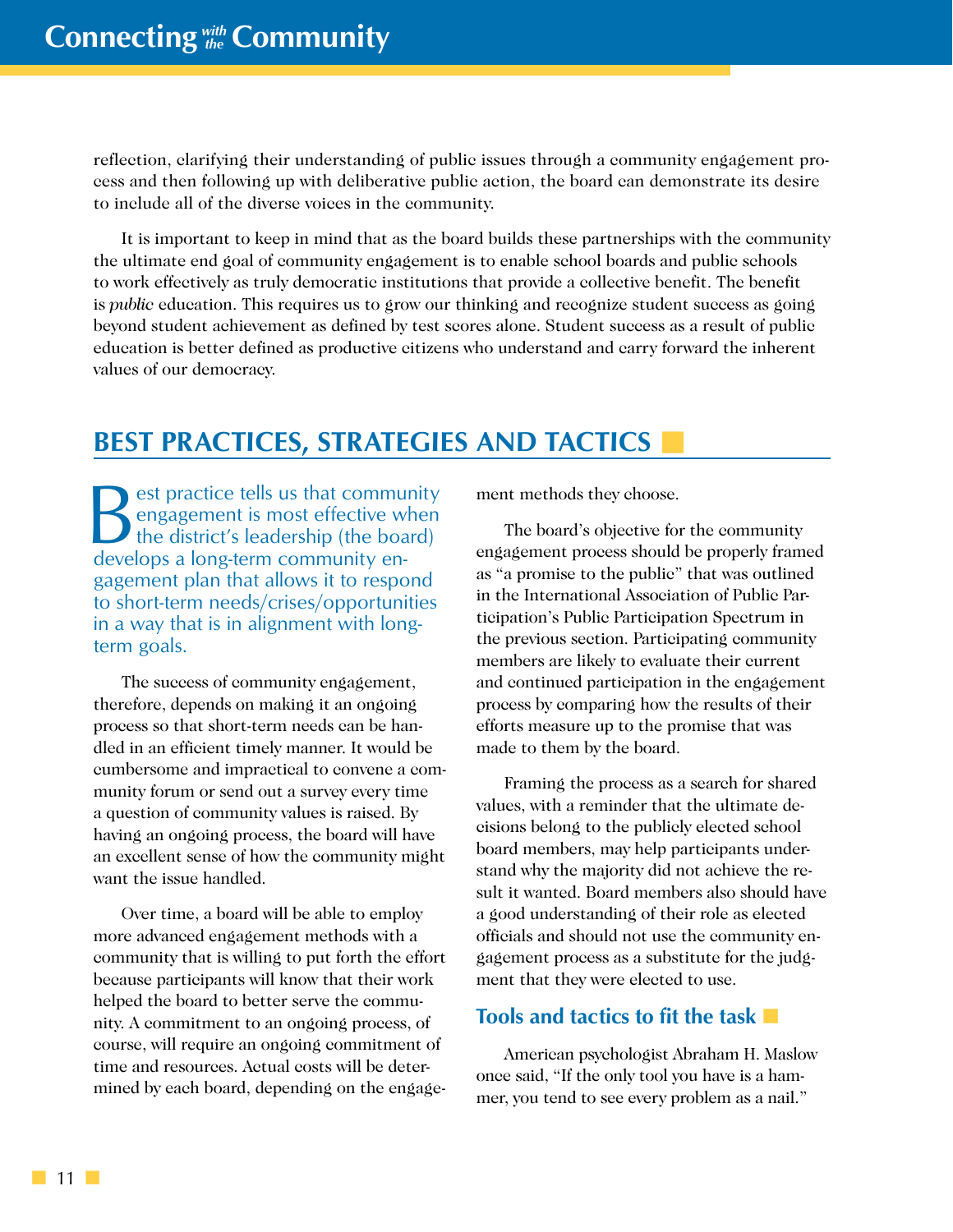Districts need to make certain that they have more than a hammer in their toolbox when they want to embrace the concept of community engagement. And to do this, boards need to be aware of the demographics in their community — education levels, socioeconomics, connectivity and availability of technology — before determining how they will engage not just parents but all stakeholders in the district. While one community with a preponderance of tech-savvy residents may be very receptive to engagement efforts conducted through social media, another community with less access to technology may need to recognize that face-to-face efforts may work best.

The IBM Center for The Business of Government reports that a combination of formats (face-to-face, survey, online, etc.) will be needed and one method does not replace another. Using multiple formats puts a variety of tools at the district's disposal. Most people are more knowledgeable about face-to-face formats, because those have been the primary vehicles for community engagement to this point. While these are all face-to-face, they do have some subtle differences.

Face-to-face formats (with references to the International Association for Public Participation spectrum) include:

*Community forums:* An event where a panel of experts who have experience in a particular subject share their knowledge and perspectives and where members of the audience can ask questions during a preset time. It is a great resource for anyone who wants to learn more about an issue. It is also an excellent way for the district to recruit community members for other kinds of community engagement. (Inform)

*Town hall meetings:* Today, a term applied to almost any type of public meetings. However, town hall meetings have a long tradition in America — and they served a specific purpose.

In a true town hall meeting, every citizen would show up to discuss issues and then vote. It was not an advisory vote — it decided the matter. What we would consider a town hall meeting today probably better fits the definition of a community forum. (Inform)

*Focus groups:* Discussions with a small group of carefully selected people who have been convened to discuss and give opinions on a single topic. (Consult)

*Study groups:* A group of eight to 12 people from different backgrounds and viewpoints who meet several times to talk about an issue. In a study group, everyone has an equal voice, and people try to understand each other's views. They do not have to agree with each other. The idea is to share concerns and look for ways to make things better. (Involve)

*Listening circles:* Scheduled "listening opportunities" for the public to meet with managers of services and elected officials (e.g. administrators and board members) to get more information about specific issues. (Inform)

*Cultural Competency training:* Helps increase awareness of differences, increase valuing of and respect for differences and develop skills for interacting with differences among people. This may be an initial step necessary before a face-to-face community engagement strategy is tried. (Inform)

*Dialogue:* "A reciprocal conversation between two or more persons" or a communication tool in which people suspend their attachments to a particular point of view or opinion so that deeper levels of listening, synthesis and meaning can evolve. It can be used to get to know members of the community to build trust, air feelings, identify issues and collect information. It is not used to make decisions or take actions. (Involve)

*Visioning:* A process usually involving a series of meetings that are focused on long-range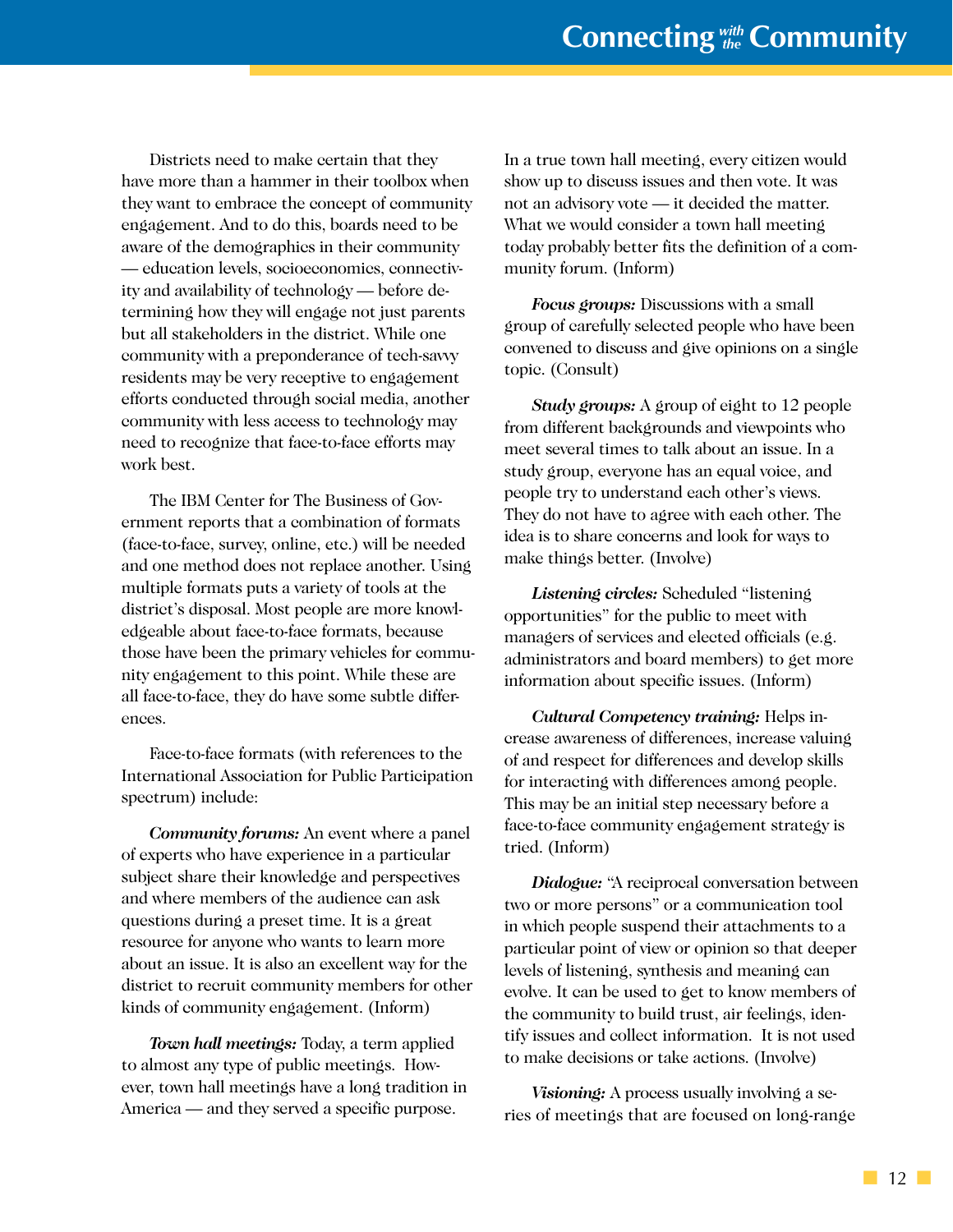issues and result in a long range plan with a strategy for achieving the goals. (Collaborate)

In addition, other formats can be used to inform and engage the public:

*Polling/*surveys: Written questionnaires or interviews in person, by phone, or by electronic media, in which a limited sample of persons is considered representative of a larger group. (Consult)

*Media strategies:* Newspapers, newsletters, radio, TV, videos, billboards posters and message signs, exhibits, mass mailings, and flyers designed to provide accurate information on progress being made on community-set goals; inform community members of or invite their opinions about programs, projects, or planning processes. (Inform)

While face-to-face and media-related strategies are well-documented as being successful, online tools are being used more often to reach multiple and varied sectors of the community — especially those who say "time" is their major barrier to participation. They may not have time to attend a meeting, but they might have time to answer an online survey, watch a webinar or participate in a "virtual forum."

According to the Pew Research Center, a non-partisan source of data and analysis operated by The Pew Charitable Trusts, "The Internet is now part of the fabric of everyday civic life. Half of those involved in a political or community group communicate with other group members using digital tools, such as email or group websites."

The Pew research goes on to say: "If people believe their local government shares information well, they also feel good about their town and civic institutions. Those who are avid information consumers from news media and online sources are more likely to be involved

and feel as if they can make a difference."

Too much emphasis on Internet strategies, however, may disenfranchise some groups even further. For example, the Pew Center found that just 53 percent of Americans 65 and older use the Internet or email, and a third of that group uses social media, like Facebook and Twitter. Some areas may not have reliable Internet service available. But districts need to engage these people. They may not have children in the school system, but they are concerned about paying property taxes with what is often a fixed income and they seem to be more predisposed to vote.

In a survey on the future of the Internet, the Pew Center found that "72 percent agreed with the statement that by 2020, online cooperation will result in significantly more efficient and responsive governments, business, non-profits and other mainstream institutions." Online engagement can take a number of different forms as well, including online surveys, wikis, shared work space (Google docs, cloud computing), large-scale deliberations (webinar) and serious gaming to analyze alternatives and ramifications.

The IBM Center for The Business of Government, a Washington think tank that researches public management practices, provides some examples of how the public can be engaged with the use of online tools and/ or face-to-face meetings and which might be more effective: (*See table next page.)*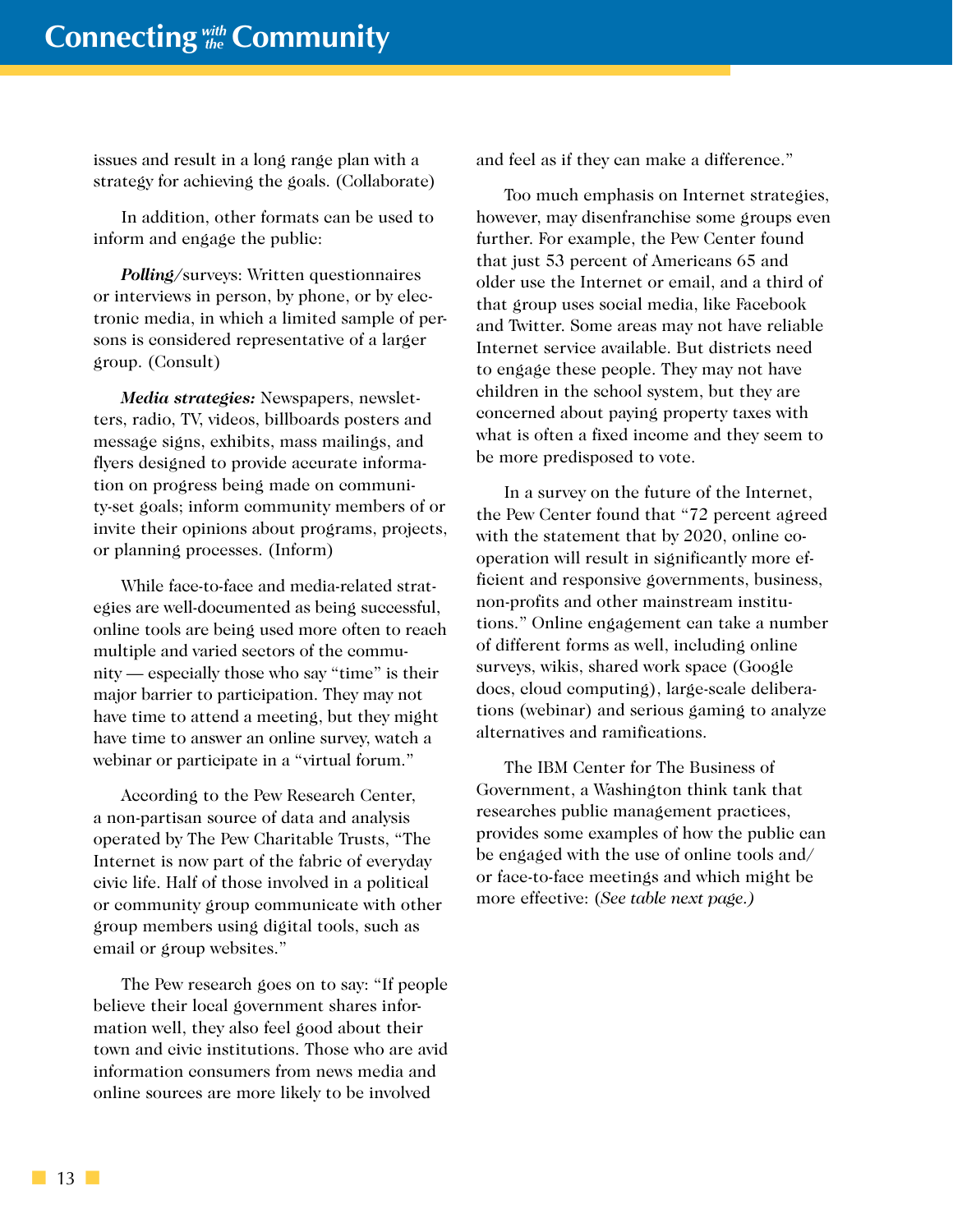| FACE-TO-FACE?      | Perhaps. Most people learn<br>envision how different pro-<br>posals will affect their lives<br>strengths and weaknesses<br>ronments where they can<br>better in interactive envi-<br>and where they can test<br>of different ideas. | .<br>S                                                                                                                                                              | Yes.<br>р<br>2                                                                                                                                                                                                                                                                                          | another accountable for the<br>Yes. Need to bring people<br>decide what they want to<br>commitments they make.<br>do, how they will remain<br>connected and hold one<br>together where they |
|--------------------|-------------------------------------------------------------------------------------------------------------------------------------------------------------------------------------------------------------------------------------|---------------------------------------------------------------------------------------------------------------------------------------------------------------------|---------------------------------------------------------------------------------------------------------------------------------------------------------------------------------------------------------------------------------------------------------------------------------------------------------|---------------------------------------------------------------------------------------------------------------------------------------------------------------------------------------------|
| <b>LIMITATIONS</b> | 2. Needs to be supported by other<br>1. Lacks emotional power.<br>tactics to be effective.                                                                                                                                          | Not the same as a scientific poll;<br>active citizen and under-sample<br>those less engaged; may have a<br>tends to over-sample informed,<br>limited response rate. | committee's advice is ultimately not<br>followed, can lead to dissatisfaction.<br>2. Only those that feel particularly<br>strongly about the subject will take<br>the time to respond; this can result<br>and some financial resources. If<br>1. Commitment of staff time<br>in heavily biased results. | 1. Keeping up interest.<br>Same as above.<br>$\overline{c}$                                                                                                                                 |
| WHEN TO USE        | more informed, realistic<br>communicate with one<br>thinking, give citizens a<br>2. Encourage creative<br>sense of the trade-offs<br>1. To learn more<br>another (limited).<br>in policy making.<br>about issues,                   | A quick read of where<br>people stand on a<br>particular issue                                                                                                      | 2. Cet citizen input on<br>citizens in identifying<br>1. Directly engage<br>issues/considering<br>possible solutions.<br>an ongoing basis.                                                                                                                                                              | help build broad public<br>2. Small groups work-<br>1. Incorporate citizen<br>comments in a way<br>that is transparent;<br>support.                                                         |
| TACTIC             | deliberations (webinars).<br>2. Simulation exercises,<br>manipulate variables to<br>in which participants<br>explore options.<br>1. Large-scale                                                                                     | Online survey.                                                                                                                                                      | 1. Citizen advisory<br>committees.<br>2. Polling.                                                                                                                                                                                                                                                       | tively by community of<br>2. Shared work space.<br>$\delta$<br>developed collabora-<br>1. Wikis (websites<br>users who can add<br>edit content).                                            |
| SCENARIO           | about a particular<br>Educate citizens<br>issue. (Inform.)                                                                                                                                                                          | decision. (Consult.)<br>Immediate citizen<br>particular issue or<br>reaction to a                                                                                   | ensure their issues<br>with the public to<br>and considered.<br>are understood<br>and concerns<br>Work directly<br>(Involve.)                                                                                                                                                                           | Encourage citizens<br>(Collaboration.)<br>to take shared<br>ownership of<br>addressing it.<br>participate in<br>an issue and                                                                |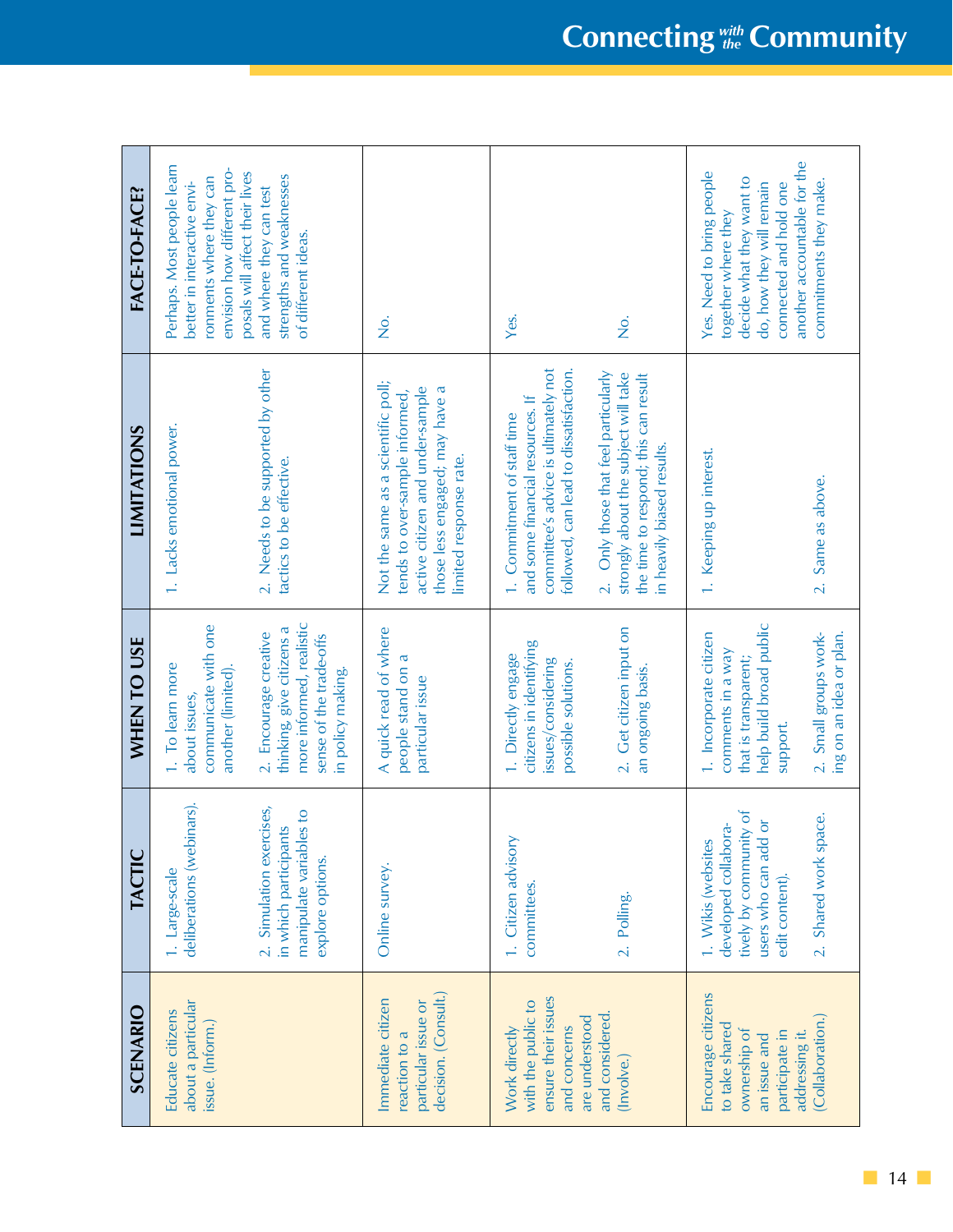# <span id="page-23-0"></span>**AN EVALUATION PROCESS FOR COMMUNITY ENGAGEMENT**

Valuation is a key component of any<br>successful community engagement<br>process. This is an ongoing check-up<br>of how those charged with the com valuation is a key component of any successful community engagement of how those charged with the community engagement process are doing. This may be a committee appointed or assigned by the board, or may be the board itself. Evaluation provides feedback to help determine if it is working towards the board's goals or is off track. It also monitors the effectiveness of the community engagement undertaking and its purpose. Ideally, the evaluation process should be designed at the time of the community engagement planning since key evaluation questions need to be identified based on the desired outcomes of the process. The important part is to find an evaluation strategy that works for the particular community engagement need. One size does *not* fit all.

# **Evaluation types**

There are two basic evaluation types:

- **1.** <sup>A</sup>**formative** evaluation is *ongoing during* the community engagement process; this includes an appraisal of the evaluation procedure itself.
- **2.** <sup>A</sup> **summative** evaluation, *following* the process, makes conclusions about the success of the undertaking.

**Formative evaluation** allows the committee and/or board to learn what is working and what is not while the community engagement process is taking place. It helps monitor facilitators and their processes; it helps improve strategies and training; and it allows for making course corrections as the process goes along, among other

identifiable outcomes. The formative evaluation plan describes in detail the purpose of the evaluation and its intended use, including:

- *• Who* is the audience for the evaluation
- *• What* they want to know
- *• When* they want the information
- *• What* form they want it in
- *• How* they will use it

It also describes in detail the methodological approach of the evaluation, including:

- The evaluation *questions*
- The performance *criteria and indicators*
- The *type* of data to be collected
- *• How* data will be collected, analyzed, and interpreted
- *• Who* will be involved in the evaluation process

Formative evaluations can be utilized during any type of community engagement, but are especially important within the Public Participation Spectrum for "Involve" or "Collaborate" as they are the more complex processes that by definition require a deeper level of participation and are often face-to-face sessions.

**Summative evaluation** allows the committee and the full board to judge the value of the community engagement efforts at the end of the activity. It is outcomes based. It is often the collection of data about the results of the community engagement event. Questionnaires, surveys, and interviews are some of the tools used to gain this data. Summative evaluations should be considered for all kinds of community engagement work, and in the case of the Public Participation Spectrum that includes "Inform"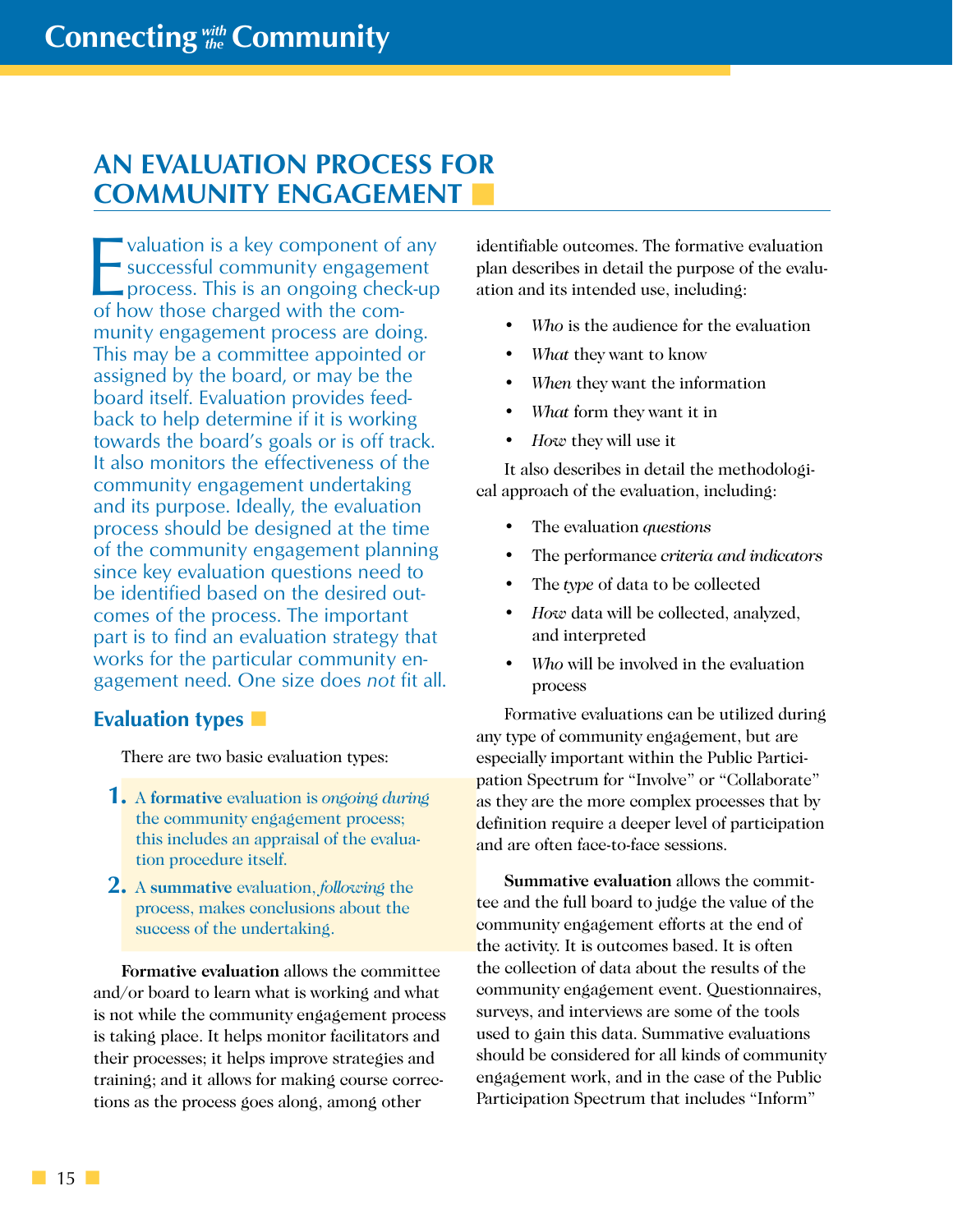or "Consult" a summative evaluation may be the only type of evaluation needed as these are shorter and simpler formats. They tend to be more short-term and immediate in direction.

There are basically three key points to stress in developing a community engagement evaluation tool:

- **1.** Does the evaluation focus on the purpose of the community engagement activity?
- **2.** Is the evaluation to be formative, summative, or both?
- **3.** Will the evaluation result in determining the next step?

# **Suggested considerations in developing an evaluation process and tool**

The following items need to be addressed in the creation of an evaluation process and tool:

- **• Guiding principles:** Agree on the overarching principles for an evaluation methodology. Principles might include:
	- a. The evaluation needs to be highly participatory and include an entire range of stakeholders;
	- b. The evaluation needs to be structured and planned yet flexible enough that it can be modified as needed;
	- c. The evaluation needs to be purposeful and action-oriented allowing for any needed recommendations for change;
	- d. The evaluation needs to have absolute clarity about different objectives *(goals/outcomes of evaluation)* and the importance of each;
	- e. The evaluation should reflect the scale, the scope, the purpose, the audience, and the significance of the community engagement activities;
- **• Purpose:** Determine whether the evaluation is to be formative or summative. Is the evaluation to be a quick check-in after any session of the engagement activity (formative) designed to evaluate the effectiveness of the process while it is occurring? Or do the evaluation committee and/or board want a more extensive evaluation after the activity that assesses whether the community engagement effort generated the outcome hoped for (summative)? Or do they want it to be both? It will help to consider what community engagement method will be used. The method will help determine the evaluation purpose and the type and depth of evaluation tool. Once the purpose has been determined use the indicators and evaluation criteria identified in finalizing the evaluation tool.
- **• Outcomes**: What was the community engagement activity trying to achieve; did it? Were the goals and objectives of the community engagement enterprise successful? What worked well; what needs improvement?
- **• Evaluation criteria**: Criteria are based on the objectives of the community engagement activity and the purpose of the evaluation itself. Consider:
	- o how feedback will be built into the process;
	- <sup>o</sup> how the process can be refined or improved;
	- <sup>o</sup> whether the process meets the needs of all participants;
	- <sup>o</sup> who shall be responsible for what and what the evaluation time lines will be; and
	- $\circ$  how to ensure that both positive and negative feedback is heard and considered.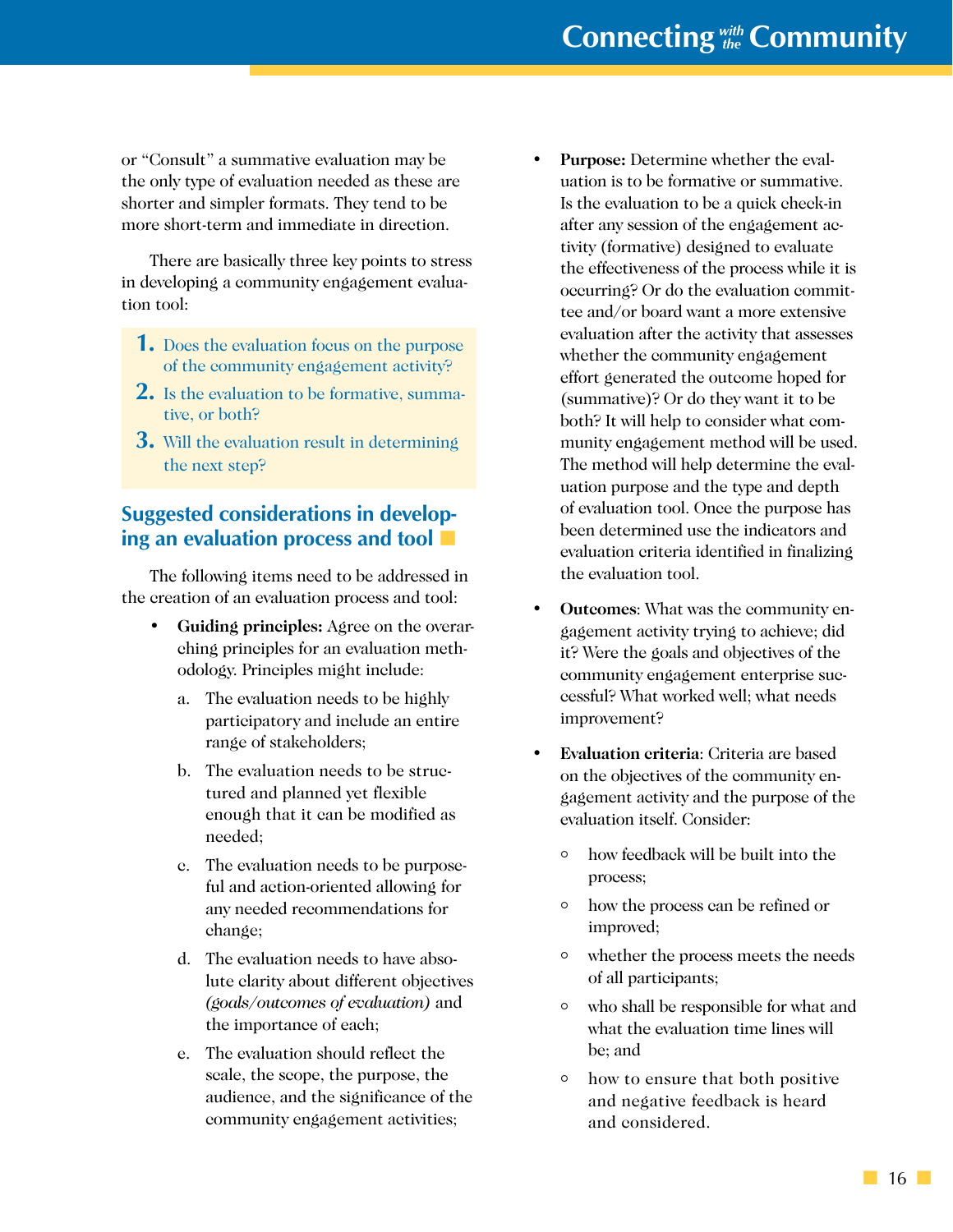- **• Indicators:** Determine how the evaluation committee and or board will know that they are getting or have gotten what they wanted. What would they expect to see that indicates success? In a summative evaluation the evaluation committee and/or board would want to know what the measurable "signs" of the desired outcome are. In a formative evaluation, the evaluation committee and/or board would likely be looking for indicators that tell them about the effectiveness of the community engagement method used as it is going along.
- **• Evaluation participants:** Carefully consider who is to be involved with the evaluation; for example:
	- a. Facilitator
	- b. Participants in the community engagement process exercise
	- c. Program organizers
	- d. Experts in the field
	- e. Others as identified
- **• Sources, methods and tools**: Look for resources that can be used to develop reliable, valid, and efficient evaluations and decide which resources will be used.

# **Examples of possible questions to include in evaluations**

As you identify key evaluation questions and information requirements:

- a. Be clear about what the evaluation tool can and cannot do based on the process used.
- b. Consider what type of indicators and information is needed to be able to answer the evaluation questions.
- c. Try out evaluation questions and ways of reporting or sharing results as the evaluation committee and/or board designs the evaluation.

#### **Formative Evaluation Questions**

Remember, that the purpose of a formative evaluation is to assess how things are going during the community engagement process so that adjustments and course corrections can be made as needed.

- Is the process following the guiding principles of effective community engagement:
	- 1. Farming the question?
	- 2. Involving the community?
	- 3. Building partnerships?
- Are the guidelines and procedures agreed to for the community engagement process being followed? If so, are they serving it well? If not, what the committee need to do about it?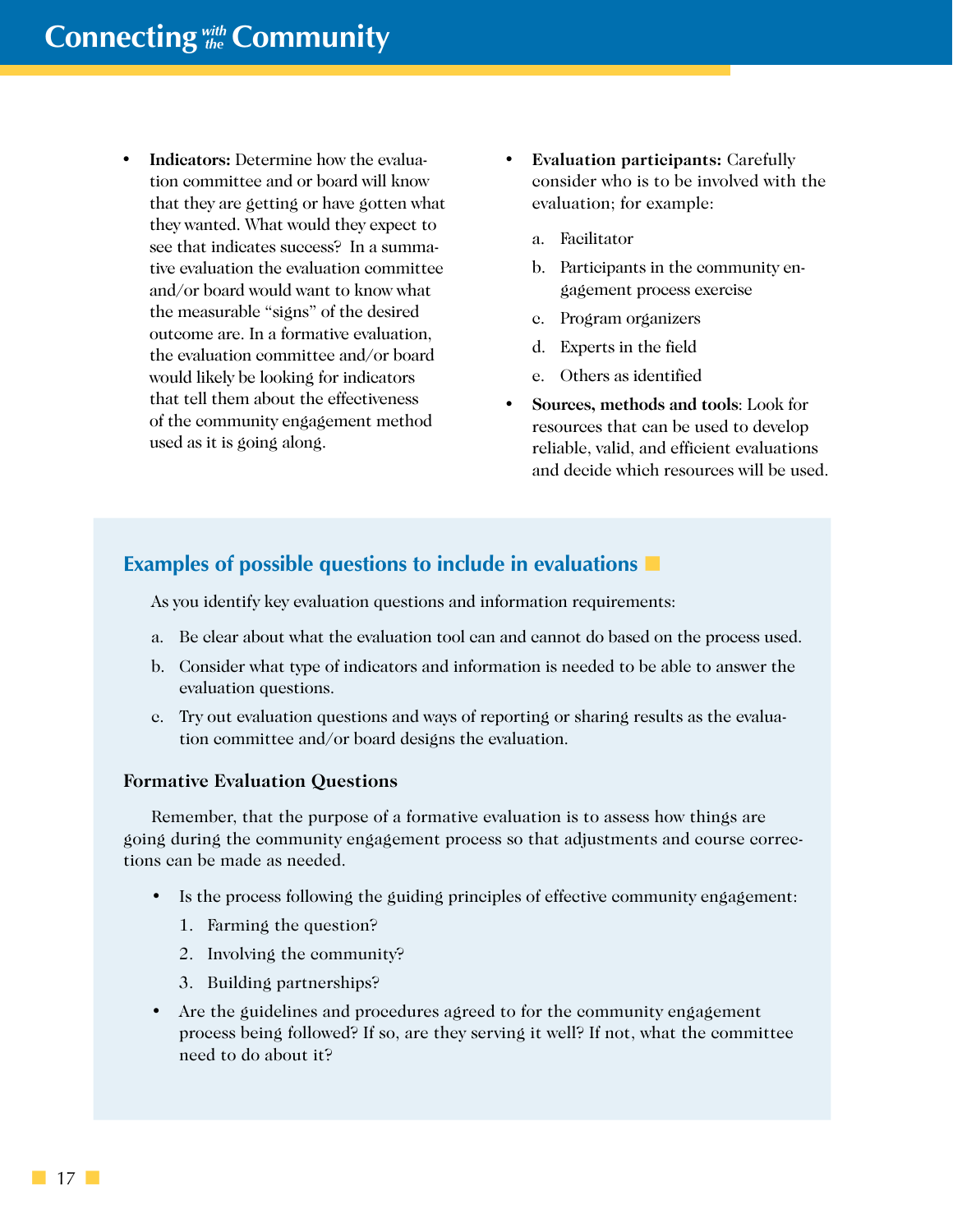- Is everyone at the table who should be here? Are all of their voices being heard?
- Is the process addressing the issue it intended to address? Is it staying "on track?"
- Was a code of conduct for the process established and is it being followed?
- Is the facilitation effective? Is the facilitator well prepared for the topic and the group?
- Are the setting and amenities conducive to active participation?
- Does anything need to be changed, started, or stopped to make the process more effective?

#### **Summative Evaluation Questions**

The purpose of a summative evaluation is to assess how the process went, to determine if the goals and objectives were met, and to learn for the future. Note: some of the questions are the same as for formative evaluations, but are intended to evaluate how the process went, rather than how it is going.

- Were the guidelines and procedures agreed to for the community engagement process followed? Did they serve the process well? If not, what needs to be done differently in the future?
- Was everyone at the table who should have been there? Were all voices heard?
- Did the process address the issue selected? Did it stay on track?
- Were established procedures followed? Was the established code of conduct followed?
- Was the facilitator effective? Did he/she actively encourage constructive dialogue? Was the facilitator well prepared for the topic and the group?
- Were the setting and amenities conducive to active participation?
- What was learned from the process? What will we do the same next time? Differently?
- Were the three guiding principles successful in guiding the community engagement activity to the end:
	- 1. Framing the question?
	- 2. Involving the community?
	- 3. Building partnerships?
- Did the process accomplish what the community engagement committee and board hoped it would?
- How will the community engagement process continue?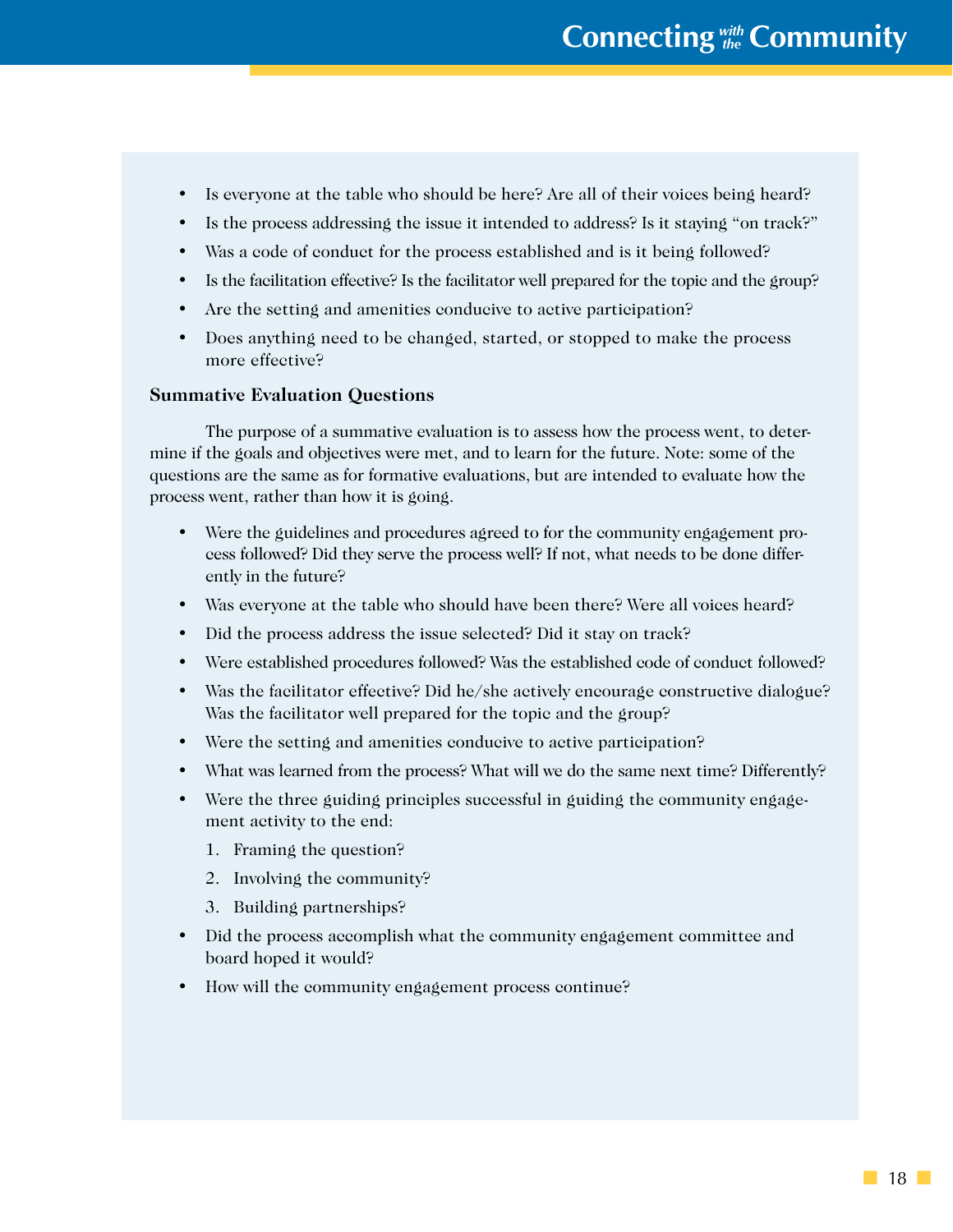<span id="page-27-0"></span>A well-planned community engagement process can help focus community expertise and interest toward practically any educational issue — from finance to school safety and discipline to educational goals and aspirations.

# **IMPLEMENTING A COMMUNITY ENGAGEMENT PROCESS: ONE APPROACH**

ne of the most challenging, yet vital roles for locally elected school board members is to gather community direction on aspirations and expectations for school district performance. Listening to constituents *before* taking action has been described as a trait of true representative leadership. For a variety of reasons, school boards can gain important input by conducting a structured yet informal community discussion.

Today more than ever, boards of education need to practice courageous leadership. This requires leadership to bring the community together for the public schools and the courage to allow the community to know, understand and wrestle with the complexities involved in clarifying its aspirations and expectations. A well-planned community engagement process can help focus community expertise and interest toward practically any educational issue — from finance to school safety and discipline to educational goals and aspirations.

Because many district planning processes primarily involve school parents and staff, it is estimated that 70 percent of the community may have little or no input. Employers, senior citizens, non-parents, and other taxpayers with no direct tie to a public school may have no means for sharing their insights into the community's overall needs *in* the schools and *from* the schools. By engaging the community, a school board is able to reach out and seek that feedback and ensure its rightful consideration. Ultimately, community engagement can give the district a snapshot of expectations, suggestions and needs from a cross-section of the community. This snapshot can then become an essential tool used for board decision-making.

There are multiple ways a board may choose to engage its community. The process on the following pages is one way a board may choose to engage its community in a face-to-face format.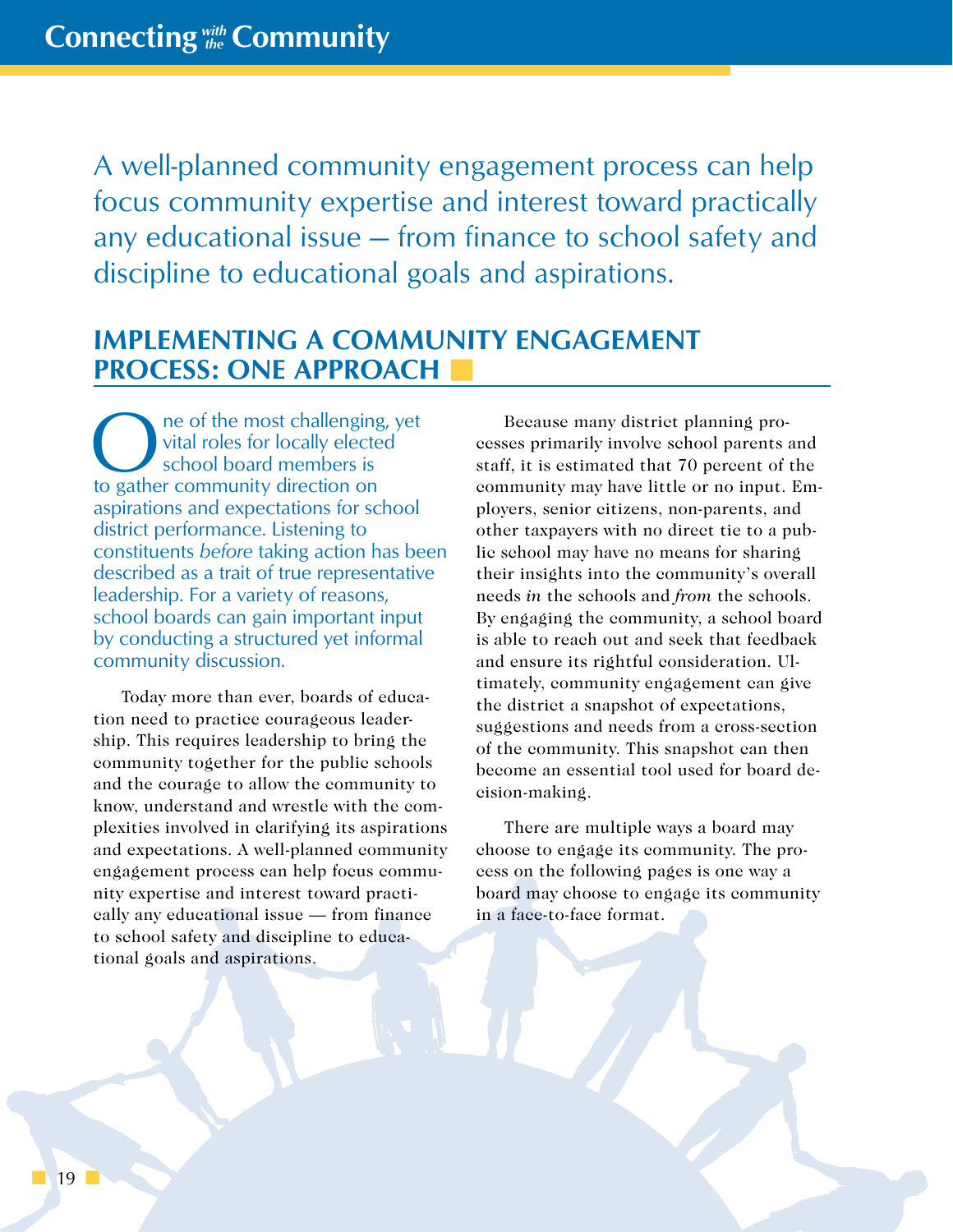# **Community engagement process calendar**

*NOTE: The board and the superintendent should plan all activities collaboratively.*

|                                                                                                                         | <b>ACTIVITIES</b>                                                                                                                                                                                                                                                                                                                                                                                                                                                                                                                                                                                                                                                                                                                                                                                                                                                                                                                                                                                                                                                                                                                                                                                                                                                                                                                                                                                                                                                                                                                                                                                     |  |  |  |  |
|-------------------------------------------------------------------------------------------------------------------------|-------------------------------------------------------------------------------------------------------------------------------------------------------------------------------------------------------------------------------------------------------------------------------------------------------------------------------------------------------------------------------------------------------------------------------------------------------------------------------------------------------------------------------------------------------------------------------------------------------------------------------------------------------------------------------------------------------------------------------------------------------------------------------------------------------------------------------------------------------------------------------------------------------------------------------------------------------------------------------------------------------------------------------------------------------------------------------------------------------------------------------------------------------------------------------------------------------------------------------------------------------------------------------------------------------------------------------------------------------------------------------------------------------------------------------------------------------------------------------------------------------------------------------------------------------------------------------------------------------|--|--|--|--|
| 6 weeks prior to event<br>PHASE I                                                                                       | Hold design meeting.<br>as a committee of the whole - no other<br>business will be conducted at that time.<br>Designate an impartial discussion facilitator. The<br>(Consider that a "neutral" location rather<br>facilitator needs to be an objective guide who<br>than the school district campus may be more<br>is capable of assisting in designing the process,<br>comfortable for some participants.)<br>providing structure and advocating for fair,<br>open, and inclusive procedures to accomplish<br>Determine processes to be followed and length<br>$\bullet$<br>the group's work within the established time<br>of session.<br>frame. The facilitator could be chosen from<br>Decide on question(s) to be addressed by<br>within the district or an outside party; however,<br>participants.<br>it is essential that the facilitator is seen by all<br>Determine what background information<br>$\bullet$<br>participants as someone who is impartial and<br>(research, studies, data, etc.) should be shared<br>"content-neutral." Clarify the purpose of the<br>with participants prior to the session.<br>public engagement and the board's promise to<br>the public. (See page 1.)<br>Identify community representatives to be<br>invited. In high school or unit districts several<br>Determine who should be invited. (See page 21.)<br>student participants might be included.<br>Determine what specific questions/issues will be<br>Determine evaluation process.<br>discussed.<br>Set day, time and appropriate site for event<br>which will be a special meeting of the board |  |  |  |  |
| 4 weeks prior to event<br><b>PHASE II</b><br>$\mathbf{I}% _{0}\left( \mathbf{I}_{1}\right)$<br>$\overline{\mathcal{N}}$ | Send press release to local media.<br>Send invitations requesting RSVP including<br>relevant background information (question(s)<br>Post special board meeting and notify media as<br>$\bullet$<br>to be discussed, reports, data, etc.) NOTE: It's<br>required by law.<br>important to allow participants enough time to<br>Confirm participants who will attend.<br>read and consider the information sent.<br>Confirm evaluation format.<br>(Invitees who indicate they will not participate<br>would be sent a follow-up letter inviting them<br>to submit their written response to the key<br>questions and/or to suggest someone to attend<br>in their place.)                                                                                                                                                                                                                                                                                                                                                                                                                                                                                                                                                                                                                                                                                                                                                                                                                                                                                                                                 |  |  |  |  |
| of event<br>ASE III<br>$P$ Hq                                                                                           | Open meeting, conduct discussion, record minutes, and adjourn.<br>Conduct ongoing "formative evaluation" as the meeting progresses. (See Evaluation Process,<br>pages 15-18.)                                                                                                                                                                                                                                                                                                                                                                                                                                                                                                                                                                                                                                                                                                                                                                                                                                                                                                                                                                                                                                                                                                                                                                                                                                                                                                                                                                                                                         |  |  |  |  |
| After the event<br>PHASE IV                                                                                             | When the board has made its final decision,<br>Within 60 days of the event:<br>inform participants of that decision and how<br>Summarize information received and present<br>community engagement input informed the<br>to board and staff for use in decision-making,<br>decision.<br>planning, etc.<br>Conduct summative evaluation of participants'<br>Share meeting summary with participants and<br>satisfaction with process and results. (See<br>plans for how information will be used.<br>Evaluation Process, pages 15-18.)<br>Within 30 days of the final board decision:                                                                                                                                                                                                                                                                                                                                                                                                                                                                                                                                                                                                                                                                                                                                                                                                                                                                                                                                                                                                                   |  |  |  |  |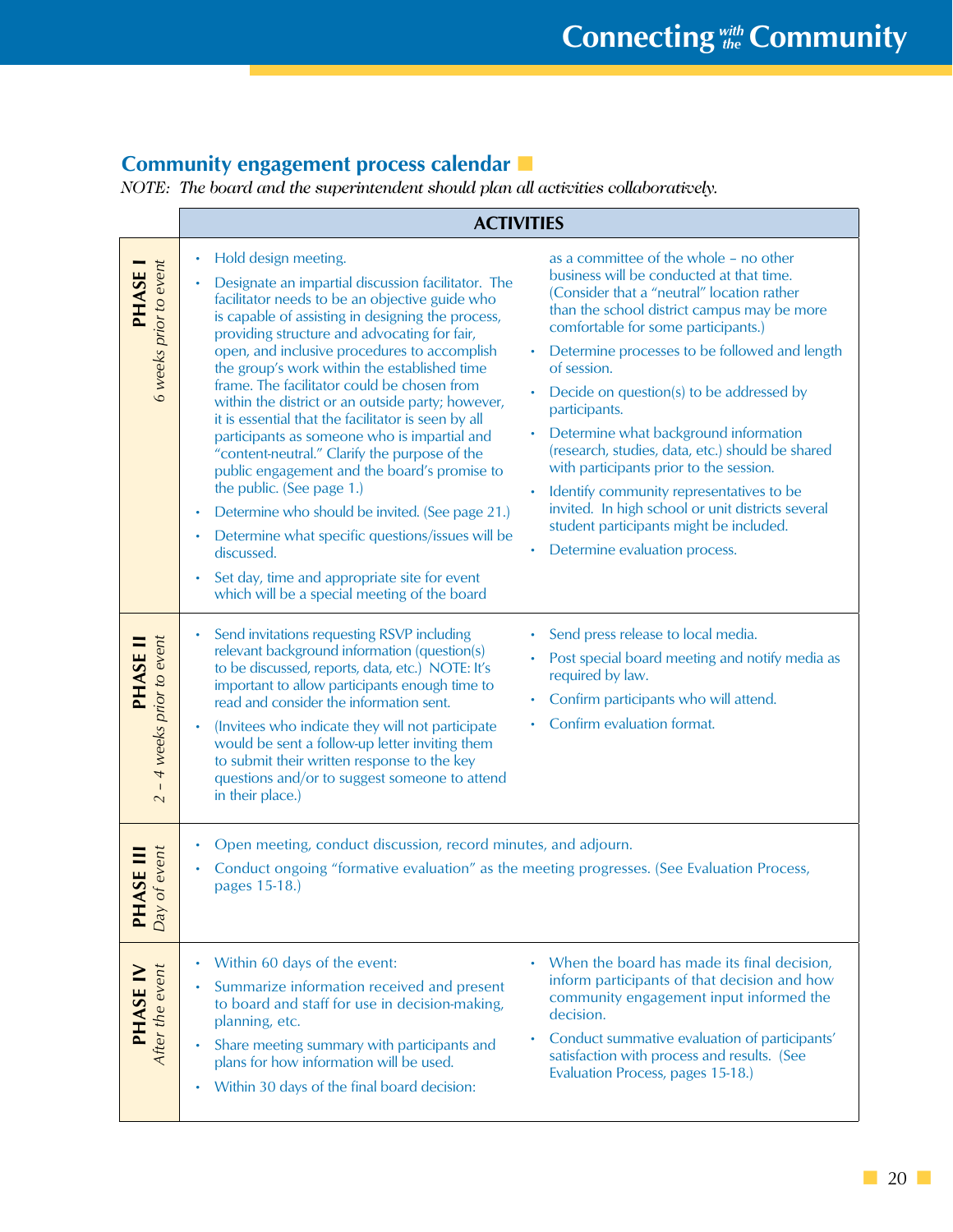# **Suggested participants for community engagement**

To keep the meeting length of this particular process manageable and to show consideration for those invited, the discussion should be planned for no more than 20 invited participants. In reviewing this list of potential invitees, consider who is needed in the room. Who might bring some knowledge, insight, and understanding of the issue at hand? Are there representatives who reflect any economic or racial diversity in the district?

#### **Business and Industry Representatives**

- Chamber of commerce, large and small businesses
- Employers, particularly those who employ students and graduates
- Agricultural groups
- REALTORS' association

#### **Community and Youth Service Organization Representatives**

- Ministerial association, lodges, fraternities and sororities
- YMCA, Big Brothers/Big Sisters
- Civic clubs, youth programs (Optimist Club, Rotary Club, etc.)
- Veterans' organizations, United Way, etc.

#### **Social and Mental Health Service Representatives**

- Local social services (e.g., drug prevention programs)
- State/local departments for local services (e.g., health department, housing authority, etc.)

#### **Other Representatives**

- Legislators
- Higher education
- Minority advocacy groups
- Neighborhood organizations and advocacy groups

#### **Local Government Representatives**

- Mayor
- **Sheriff**
- Chief of police
- District or circuit court judge

#### **School District Representatives**

- PTA/PTO president
- Staff union leader(s)
- Students from middle/high school/ recent graduates

#### **Other**

- Community opinion leaders (aka: "regular folks" others seek out for information, input)
- Senior citizens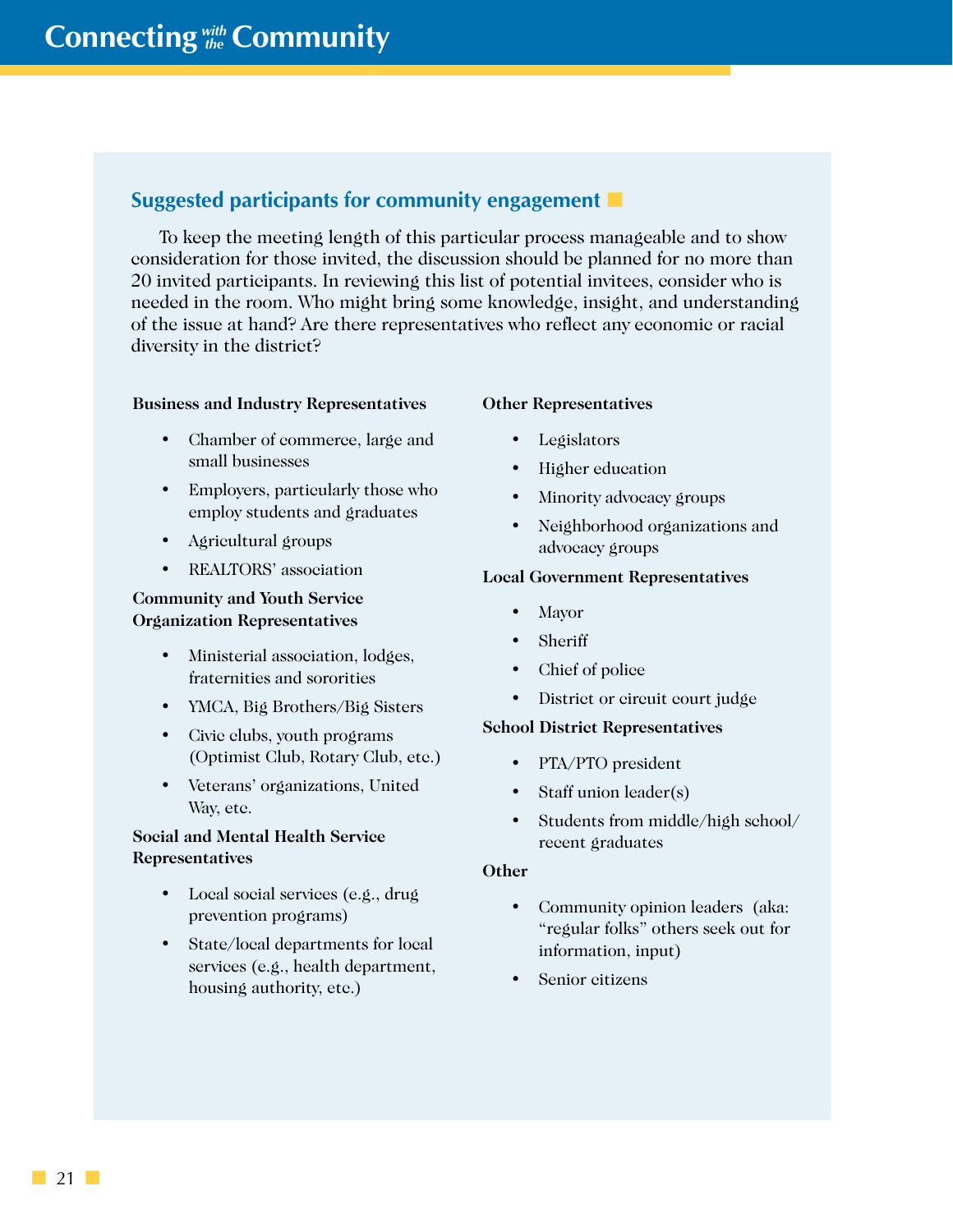# **Sample invitation**

Date Address

| Dear |  |
|------|--|
|      |  |

On behalf of the Unified School District Board of Education, I am pleased to invite you, as one of  $\qquad$  (number) community representatives, to participate in an upcoming *Community Discussion* designed to obtain your suggestions as to \_\_\_\_\_\_\_\_\_\_\_\_\_\_\_\_\_\_.

The board is committed to gathering ideas from community representatives to guide our school district's planning activities. Because of your recognized commitment to our community, the board values your participation in this project.

Please plan to attend this event, which has been scheduled for \_\_\_\_\_\_\_\_\_\_\_\_ from \_\_\_\_\_\_\_\_a.m./p.m. to \_\_\_\_ a.m./ p.m. in the  $\blacksquare$ . It will be designed to provide invited participants with an opportunity for discussion in an informal, relaxed setting. Please be prepared to share your brief comments on the following topics:

- (Question 1)
- (Question 2)

We have included (existing district documentation relevant to the Question topics: research, data, background information, etc.) for your information as you consider the discussion questions.

The board of education's objective for this discussion will be to gather suggestions and comments from community representatives. After the board receives this information, it will be used to establish the district's prioritized goals, which will be shared with the faculty and staff for use in planning and decision-making activities during the year. Please feel free to contact \_\_\_\_\_\_\_\_\_\_\_\_\_\_\_\_\_\_ with any questions you may have.

We look forward to working with you on this important project. We ask that you complete and return the brief response form below to let us know whether we can expect your participation. Shortly before the date of the discussion, we will call to confirm your intent to participate.

Working together we can strengthen our efforts to continuously improve our school(s). On behalf of the students of our community, we appreciate your contribution to this effort.

\_\_\_\_\_\_\_\_\_\_\_\_, President, \_\_\_\_\_\_\_\_\_\_\_\_\_\_\_ Board of Education

cc: \_\_\_\_\_\_\_\_\_\_\_\_\_\_\_\_, Superintendent

*Please check one:*

- $\Box$  I will participate in the discussion.
- $\Box$  I can't attend, but will send my designee as a full participant:

(Name and Telephone Number)

 $\Box$  I will be unable to participate in the discussion.

 $\Box$  At this time, I cannot commit to attend. I will let you know when you call to confirm.

 $\_$  , and the set of the set of the set of the set of the set of the set of the set of the set of the set of the set of the set of the set of the set of the set of the set of the set of the set of the set of the set of th

Name (please print) Daytime Telephone #

**PLEASE RETURN THIS INFORMATION BY [Date] to [Name] at [Address] or call [phone #] or fax this form to [fax #].**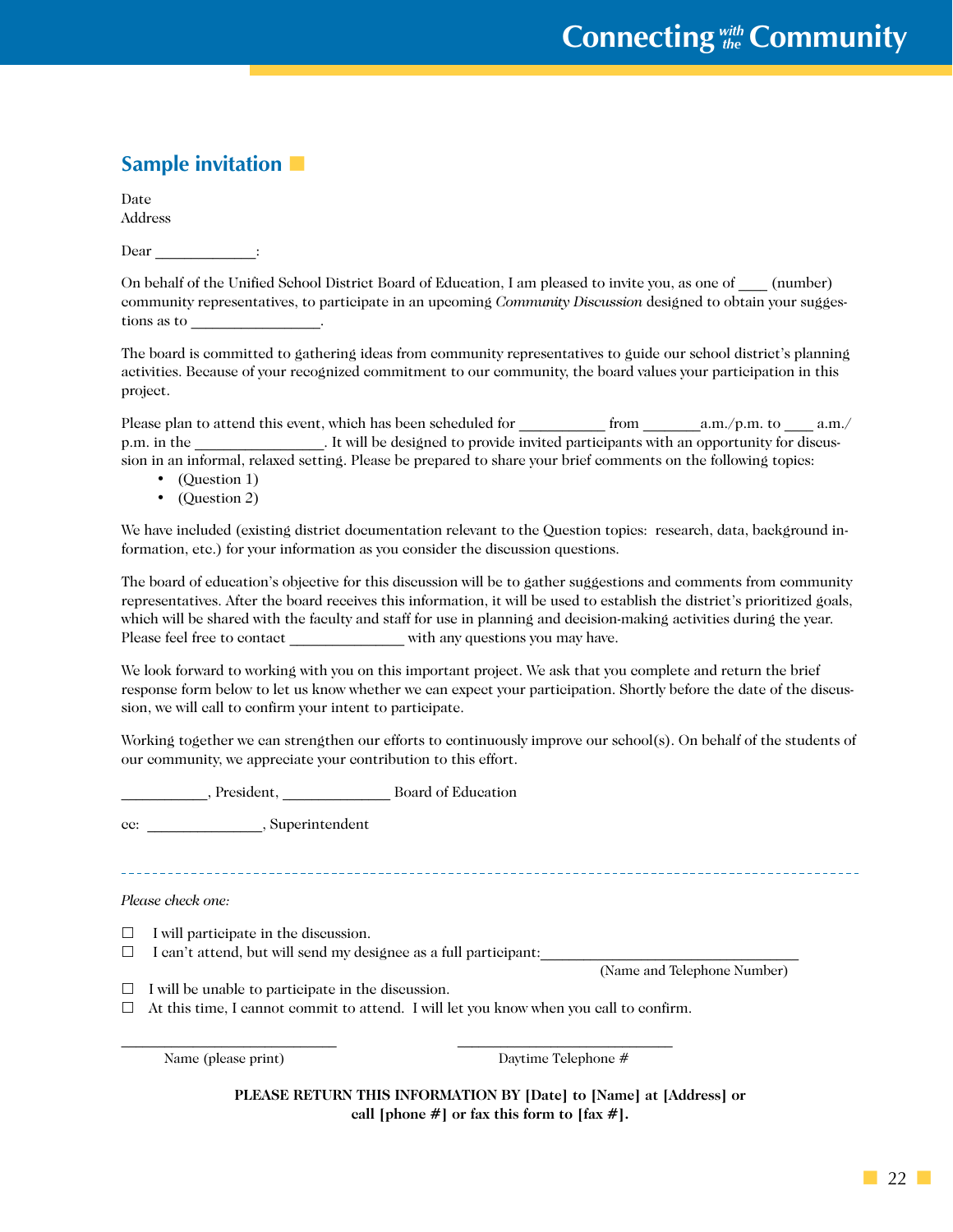### **Sample press release**

Contact: [District PR staff or designated person] [Phone number]

#### **[District Name] School Board to host "Community Discussion"**

Our Town, IL (date) — An evening of listening to community priorities and learning about community expectations has been scheduled for [day and date] by the [district name] Board of Education.

The Community Discussion will be built around a structured, yet informal, give-and-take between school board members, school and district staff and [number] invited representatives of the community at large. Using this information, the board and district administration will formulate a system wide set of prioritized goals. These goals will in turn be shared with planners throughout the district.

The [planned length by hours] public session will take place at [site name and street address]. No other board action will be taken at the meeting.

"This session will help our school board better understand community expectations and priorities for our schools," said [board president or superintendent; first and last name]. "The insights our guests share with us will greatly increase the input into our decision-making processes from the people who pay the tax bills that support our schools."

Specific participants in the Community Discussion have been invited by the district for two reasons: to ensure that a broad cross-section of interests, backgrounds and perspectives are included and to ensure that board members are able to hear from all participants without creating a meeting of unacceptable length. However, any citizen wishing to attend the session or to submit written comments that will be considered as part of the process is encouraged to do so. The district must receive written comments either before or at the meeting.

The [district name] school board plans to share a report on the results of the Community Discussion within [number] days.

XXX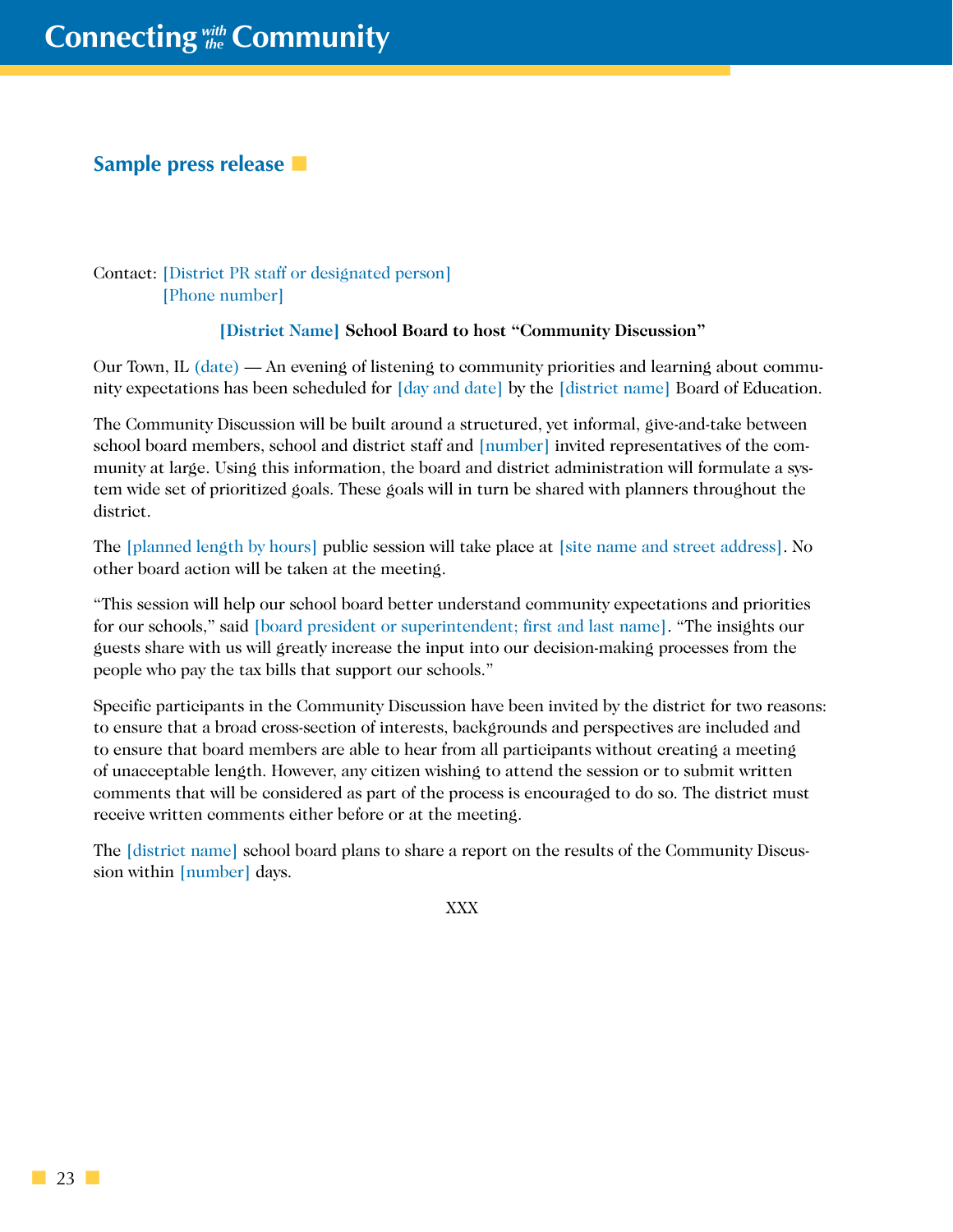# **Community engagement suggested guidelines** *(two-hour meeting)*

- 1. As invited participants arrive, each should be checked in and given a packet containing a name badge (large print) and/or a name tent card and two handouts: one identifying all participants by name and community segment represented; one restating the purpose and the agenda for the meeting. Additional copies of the materials sent prior to the meeting should also be available. Invite participants to have a seat with the school board, superintendent, and meeting recorder.
- 2. Board president calls special meeting to order. *(Begin on time.)* President thanks participants for attending, explains that the board will take up no other items of business, and introduces facilitator. (2 minutes)
- 3. Board president welcomes participants, explains meeting purpose and format, and focuses participants' attention on the key questions. This explanation includes a brief description of how community input will help the board in its planning for and monitoring of district performance and overall decision-making. (3-5 minutes)
- 4. Facilitator opens discussion by going around the room inviting participants to introduce themselves by briefly explaining their connection to the school system. (*Request limit to 30 seconds each.)* The facilitator should stress that the board members' role will be to listen and to clarify, as needed, and should request that comments focus on suggestions and recommendations related to \_\_\_\_\_\_\_\_\_\_\_\_\_\_\_\_\_\_\_ (key question topics). (8-12 minutes)
- 5. After introductions, facilitator explains the next segment of the format including the ground rules, and poses the first of the (number) questions submitted to the invited participants. *(NOTE: 45 minutes should*  be allowed for each question; therefore no more than two questions could be adequately discussed during *a two-hour meeting.)* Based on the facilitator's judgment, individuals may be asked to respond voluntarily, or responses may be elicited from the group by going around the table(s) in reverse order to the introductory go-around (or some other process the facilitator is comfortable with). *Make sure every participant shares their comment on the question before soliciting responses to comments.* A recorder is copying notes on flip-chart. (30 minutes)
- 6. After all participants have commented on the first question, facilitator opens the floor for general "reaction" to what participants have heard others offer. Facilitator helps speakers to stay on point and be brief in order to ensure that all who want to comment here have the opportunity. (15 minutes) *(NOTE: If a good discussion is still going on at 15 minutes, the facilitator could ask participants if they wish to extend 5 more minutes.)*
- 7. 10 minute break
- 8. After the break, facilitator explains movement to the next question following the same process. (30 minutes)
- 9. Facilitator repeats the "reaction" process used earlier. (15-20 minutes)
- 10. Facilitator thanks all participants and solicits suggestions and shares plans concerning "next steps" in the process. The facilitator should ask participants for suggestions concerning how the information gathered should be used. Next, s/he should briefly describe how the information will be summarized for review by the board and participants and how the board will use this input. (3-5 minutes)
- 11. Board president adjourns the meeting. *(End on time.)*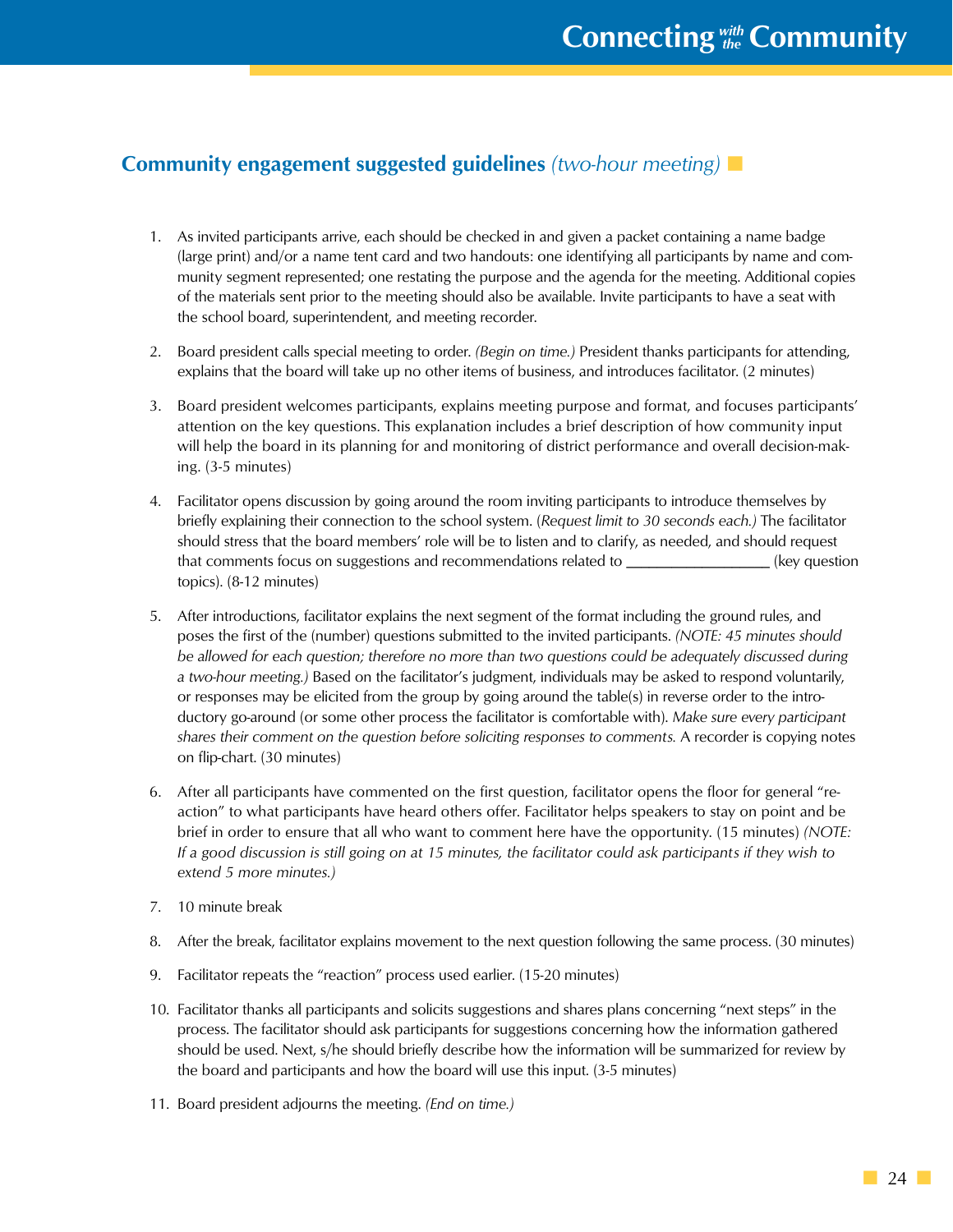# **Implementing a community engagement process facilitator's guide**

NOTE: Information designated by \*OPTION suggests an alternative option for larger groups (25-30 participants) in which discussion occurs in small groups rather than as a whole.

**1. Designating the facilitator**

The success of the board's community discussion may well be determined by the effectiveness of the facilitator. The person chosen to fill that pivotal role must be an independent, objective individual with training and experience in facilitating open discussions. IASB recommends the following:

- Selecting a facilitator with no direct ties to the school district, ideally a person from outside the community. (Depending on availability, IASB staff may be able to serve as facilitator.)
- Once facilitator is selected, contact IASB for support and assistance (advice, training) if necessary.
- **2. Pre-meeting with the board and superintendent**

During the Design Meeting (if all board members and superintendent are present) or just prior to the community discussion, meet with the entire board and superintendent to review their role as "listeners." Emphasize the importance of not defending or rationalizing or "telling" during this discussion. They are there to listen and learn. As necessary, they may ask for clarification.

#### **3. Meeting room and setting**

- Select a comfortable, quiet setting conducive to verbal communications; adult seating; convenient access; and sufficient vehicle parking. Examples: a high school or public library; community center; etc.
- The meeting room could include a table large enough to accommodate

all invited participants and the facilitator. Another option would be to use a U-shaped table, with the facilitator stationed at the open end of the U.

- Request participants to select their own seat (do not pre-assign).
- \*OPTION: If there are more than 25-30 participants, round tables could be provided for small group (5-10) discussions. Board members and superintendent should divide themselves among the tables.
- Choose the appropriate temperature and lighting for the room.
- If provided, refreshments could be placed on a table at the rear of the room, near entrance doors for convenient access.
- Extra seats, for non-participants (i.e., those not specifically invited, i.e., the press, etc.) should be placed around or to the rear of participant seating.

#### **4. Equipment/supplies**

- Name tent cards for each participant. These can be prepared in advance or by each participant (name only; not position).
- A flip chart easel and chart-paper; markers; tape (for visibly posting all recorder notes).
- \*OPTION: If using small groups, one set of the above supplies for each table.
- Tablets and pens or pencils for each participant.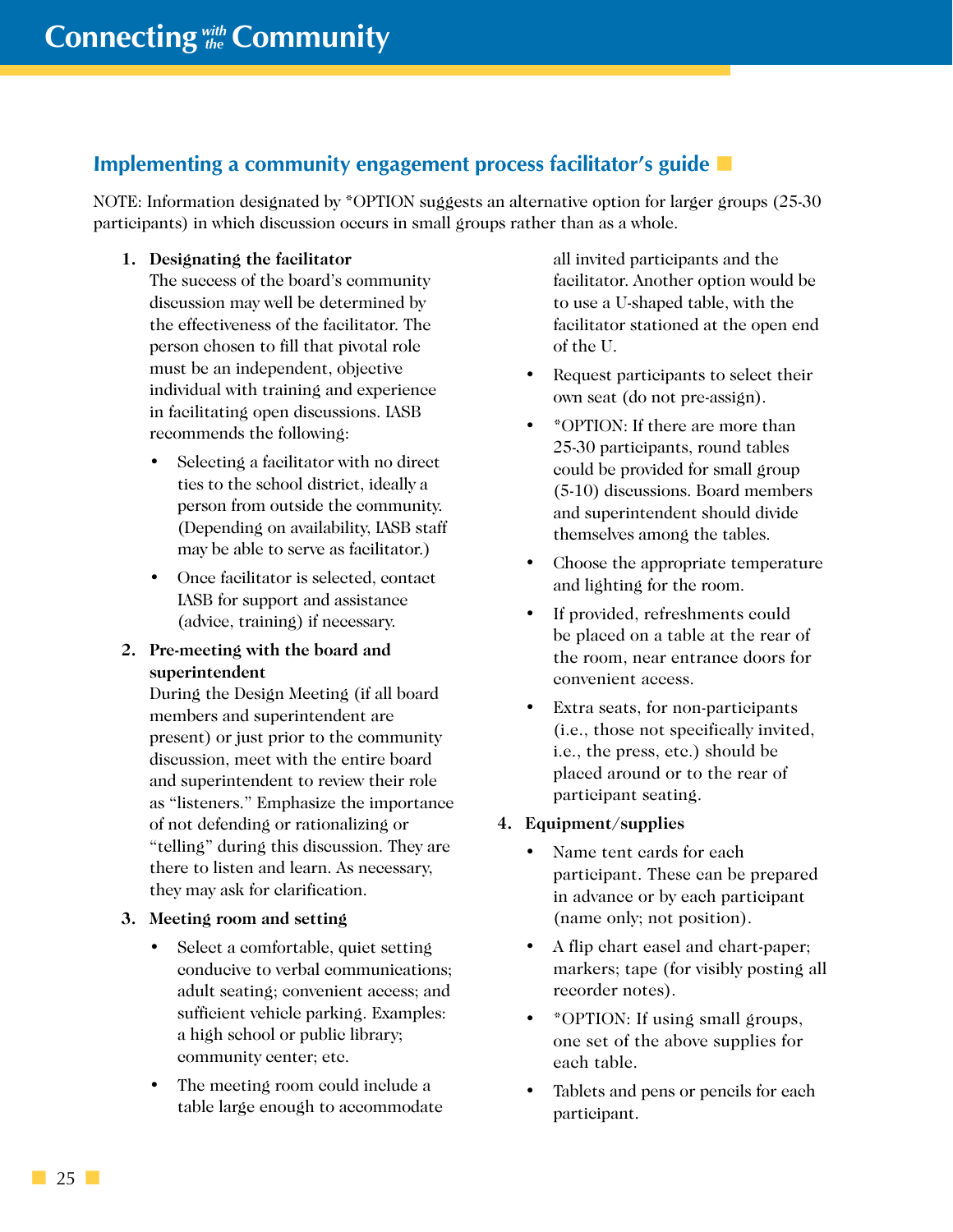# **Connecting** *with* **Community**

- Any other district materials to be distributed.
- Refreshments, if provided.

#### **5. Introduction/tone**

- Facilitator makes brief welcoming remarks, thanking attendees for support and willingness to contribute to the district's success in numerous ways, especially by attending this discussion. Clarify board's role to listen and learn and to clarify as needed; not to defend or tell.
- Introduce (use flip chart) session ground rules:
	- $\circ$  Each wants to contribute otherwise, wouldn't be here
	- $\circ$  Each can contribute none dominate discussion; "listen" to one another and let everyone have opportunity
	- $\circ$  Not a competition Trust that people of good will, working for the common good, make good choices
	- $\circ$  No wrong questions together, we can discover the answer;
	- $\circ$  No wrong answers "We" decide, obviously with reference to law, regulations and policy
	- Alternate or additional rules:
		- Everyone has wisdom
		- Each person's wisdom is honored
		- The whole is greater than the sum of its parts
- Post the flip chart of discussion questions (prepared in advance), and call attention to them to remind participants of the purpose of the discussion.
- Seek volunteer (but respectfully call on someone if necessary) to begin discussion, making sure that every participant has a chance to contribute. (Participants may be asked to be recognized or responses may be elicited from the group by going around the table.)
- \*OPTION: Organize small group tables (5-10 per table)
	- <sup>o</sup> Ask each table to appoint a recorder (and optionally, a timekeeper)
	- <sup>o</sup> Periodically observe each group to ensure adherence to session rules and focus on discussion questions; answer process questions; remind them of time schedule; ensure summarization of discussion
	- <sup>o</sup> When discussion is completed or at appropriate time, ask that the entire group come together *(Approximately 15 minutes should be allowed for discussion.)*
	- <sup>o</sup> Ask each group to report to the entire group, assisting participants in clarifying only, i.e., not judging or defending. (*Approximately 15 minutes for groups to report.)*
- **6. Facilitator hints**
	- Ask the board to provide a recorder who is a non-participant. Recorder is responsible for writing comments on a flip chart, recording all points even if there is disagreement on them. Comments may be recorded on multiple flip-charts entitled "Notes" and "Ideas/issues."
	- Designate a time keeper.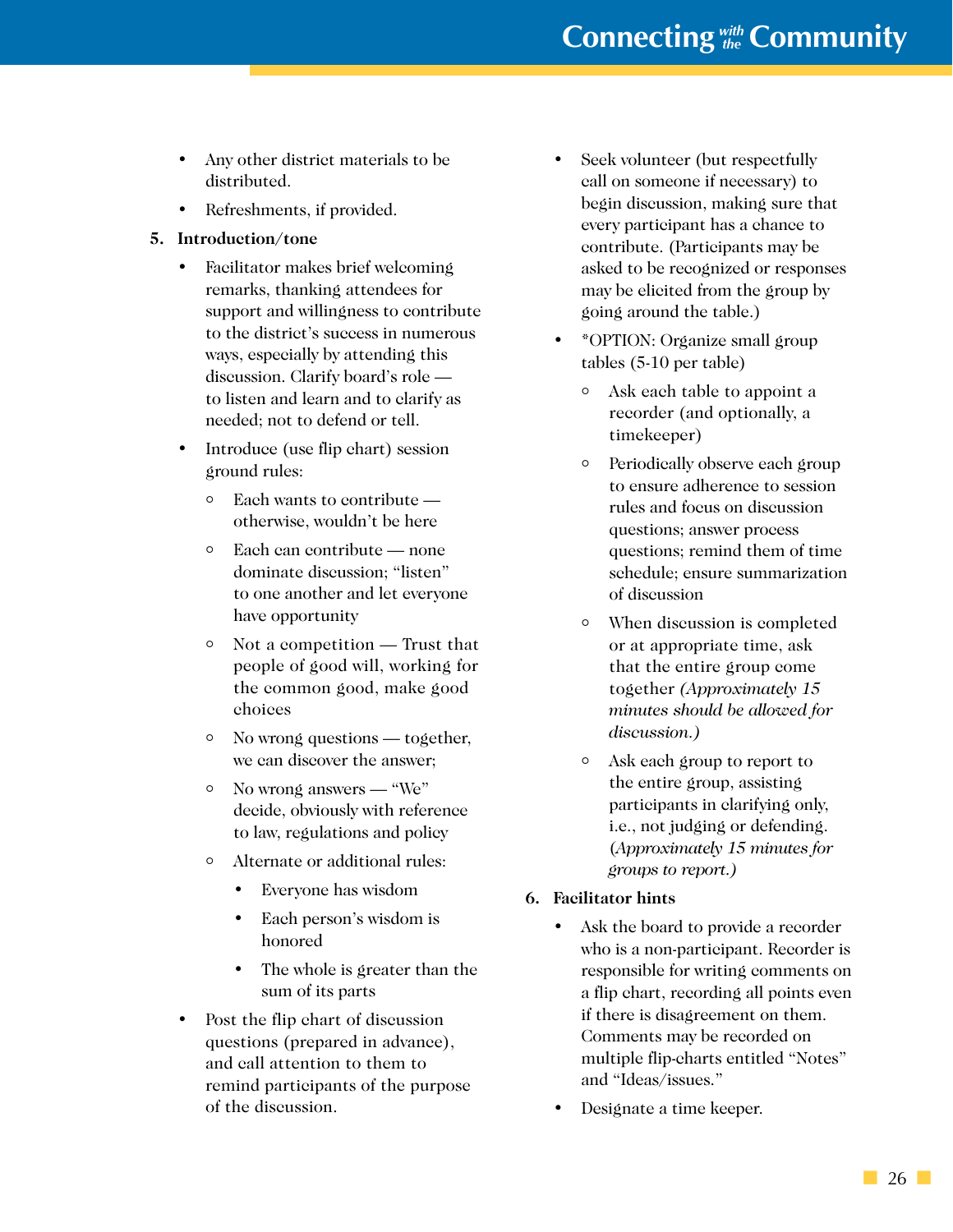- Call on participants by name to encourage involvement and stimulate discussion.
- Accept and acknowledge all remarks without rewording or changing them.
- Attempt to involve each participant; respectfully ask those who have not yet spoken if they want to share thoughts.
- Seek clarification of remarks and flip chart notes.
- Answer questions of process only. Let individuals clarify or explain their own remarks.
- Let the answers come from the participants. Do not make judgmental or "editorial" comments (i.e., remain neutral).
- If non-participants are in attendance, ask participants' permission to hear from them if time permits.
- Bring discussion to close at time previously announced or seek participants' consensus to extend the time.

#### **7. Closing**

- Ask if there are any final remarks from anyone who has not yet spoken.
- Time permitting, review flip chart notes.
- Time permitting and as appropriate, seek participants' guidance as to relative priorities of issues/ideas.
- Thank each participant and review next steps (i.e., board consideration of issues/ideas; publication of results; follow-up meeting, etc.)
- Ask for quick feedback (verbal or written) on the value and setting of the session (i.e.,  $+/\Delta$ , should this be done again, etc.)
- Closing remarks and thanks by board president.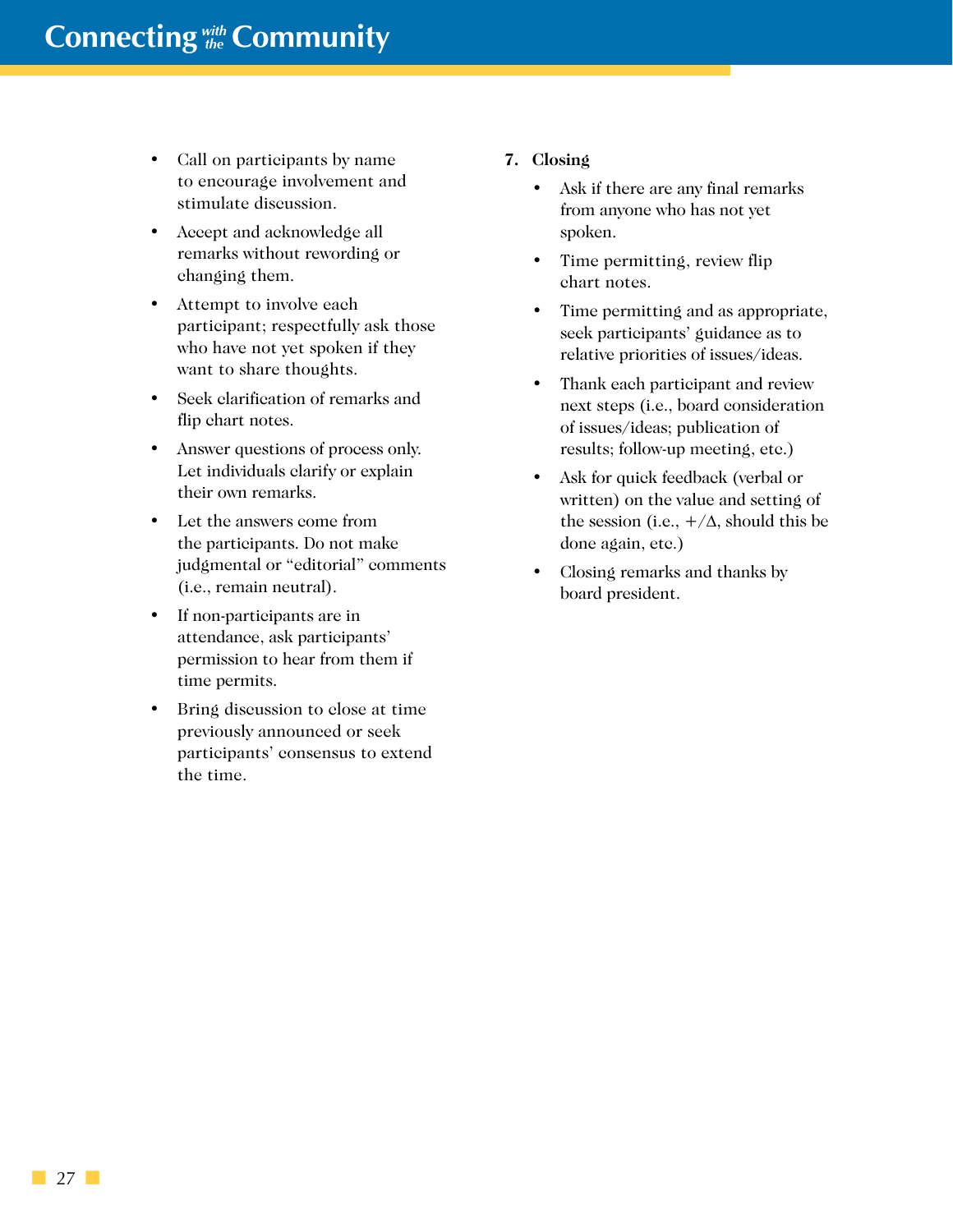# **Additional activities to support community engagement**

School boards new to the community engagement process need to show that their good work and early success will continue. These suggestions are intended to encourage the community that this commitment will be ongoing.

- 1. Hold a second discussion meeting
	- For an additional group of people
	- As a follow-up meeting of the original participants
		- a. Present summary report;
		- b. Present evidence on how information gathered is being used by the district;
		- c. After appropriate time, report on district progress toward the ends identified in the community engagement process
- 2. Conduct a survey to determine general public input on the key questions
- 3. Implement a "Board Member's Night In" on a quarterly/periodic basis to obtain general public engagement on an on-going basis. Meetings could be scheduled at various sites around the district to meet individual citizens. This option would offer citizens the opportunity to converse with an elected representative in a personal, informal setting, rather than a structured meeting. Although informal and personal, the board would likely want to publicize a "topic" and follow a format for each meeting that would encourage citizen-owner conversation rather than customer-service venting and demands.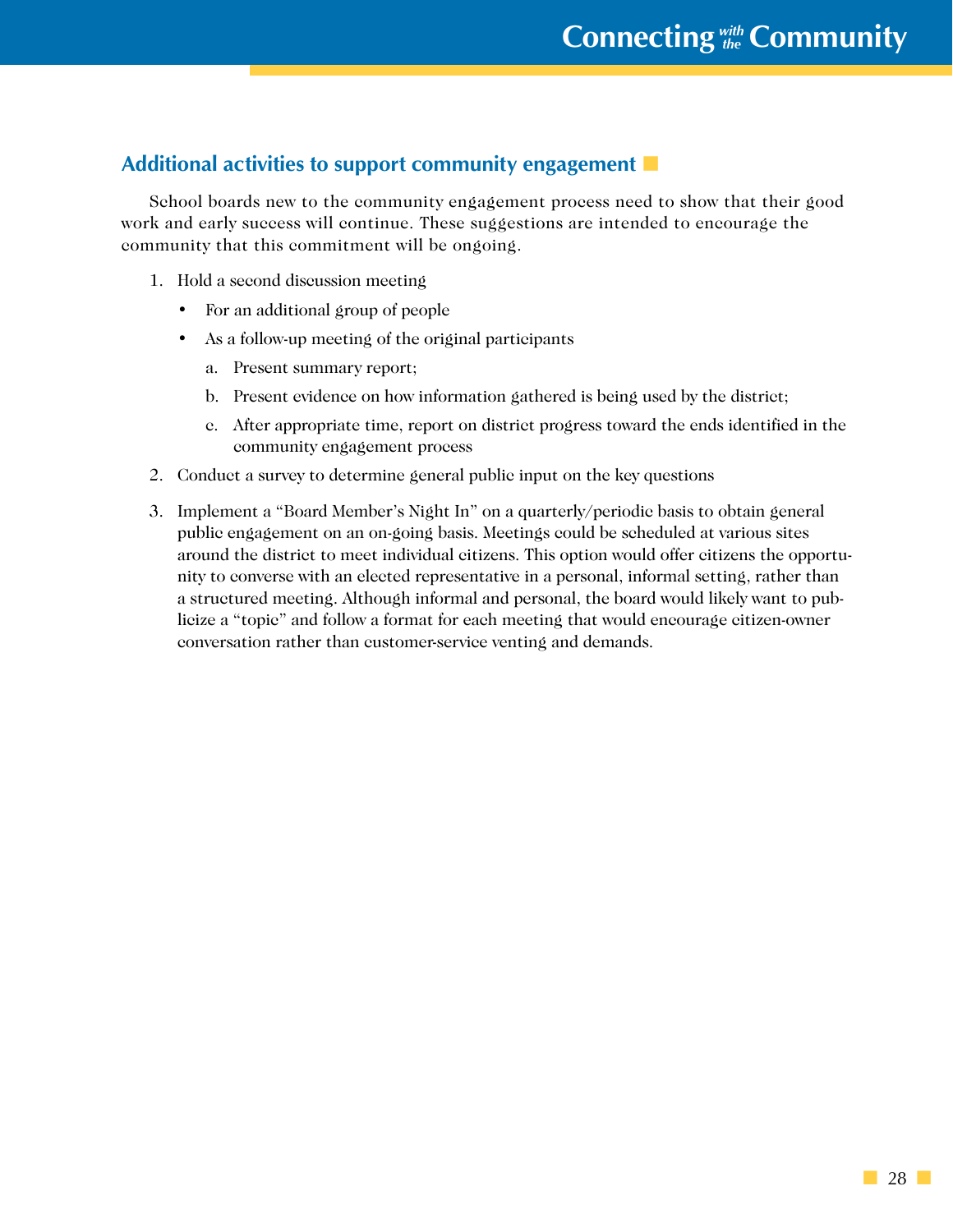## <span id="page-37-0"></span>**References**

#### **Books**

- Broholm, Richard and Johnson, Douglas, *A Balcony Perspective: Clarifying the Trustee Role*, Centered Life, 2004
- Boyle, Phil and Burns, Del, *Preserving the* Public *in Public Schools*, Rowman & Littlefield Education, Lanham, Maryland, 2012
- Ravitch, Diane, *The Death and Life of the Great American School System: How Testing and Choice are Undermining Education*, Basic Books, 2010

#### **Websites**

- A Nation at Risk, *https://www.edreform.com/ wp-content/uploads/2013/02/A\_Nation\_At\_ Risk\_1983.pdf*
- Annenberg Institute for School Reform, *http:// www.annenberginstitute.org/sites/default/files/ CharterAccountabilityStds.pdf*
- Chester E. Finn Jr. and Amber M. Winkler, "Opinion: The anachronism of local school boards," Thomas B. Fordham Institute's educational blog, *Flypaper Opinion and News Analysis*, 2011, *http://www.edexcellence. net/commentary/education-gadfly-daily/flypaper/*
- "Core Principles for Public Engagement," *http:// ncdd.org/rc/wp-content/uploads/2010/08/ PEPfinal-expanded.pdf*

#### Harwood Institute, *http://www.theharwoodinstitute.org/*

- IASB Foundational Principles of Effective Governance, *http://www.iasb.com/principles.cfm*
- IBM Center for The Business of Government, *http://www.businessofgovernment.org/*
- Illinois Civic Engagement Project, *http://www.uis. edu/cspl/initiatives/civicengagement/*
- International Association for Public Participation*, http://www.iap2.org*
- Multiple Choice: Charter School Performance in 16 States, *http://credo.stanford.edu/reports/ MULTIPLE\_CHOICE\_CREDO.pdf*
- No Child Left Behind Act and Every Student Succeeds Act, *https://www.ed.gov/esea*
- PDK/Gallup Poll, *http://pdkpoll2015.pdkintl.org/ wp-content/uploads/2015/10/pdkpoll47\_2015.pdf*

Pew Research Center, *http://www.pewresearch.org/* 

Public Agenda, *http://www.publicagenda.org* 

University of Illinois' Office of Public Engagement, *http://engagement.illinois.edu/*

## **Additional resources**

In addition to defining the process and purpose of community engagement as part of effective school board governance, IASB has produced a video (*https://www.iasb.com/training/ connecting.cfm*) that districts can share with those who want to learn more. IASB also offers in-district workshops to boards that are ready to begin the work. Learn more at *http://www.iasb. com/pdf/fieldservicecatalog.pdf*.

Watch *www.iasb.com, blog.iasb.com*, Twitter, Facebook, and email for information on additional community engagement resources, as they become available.